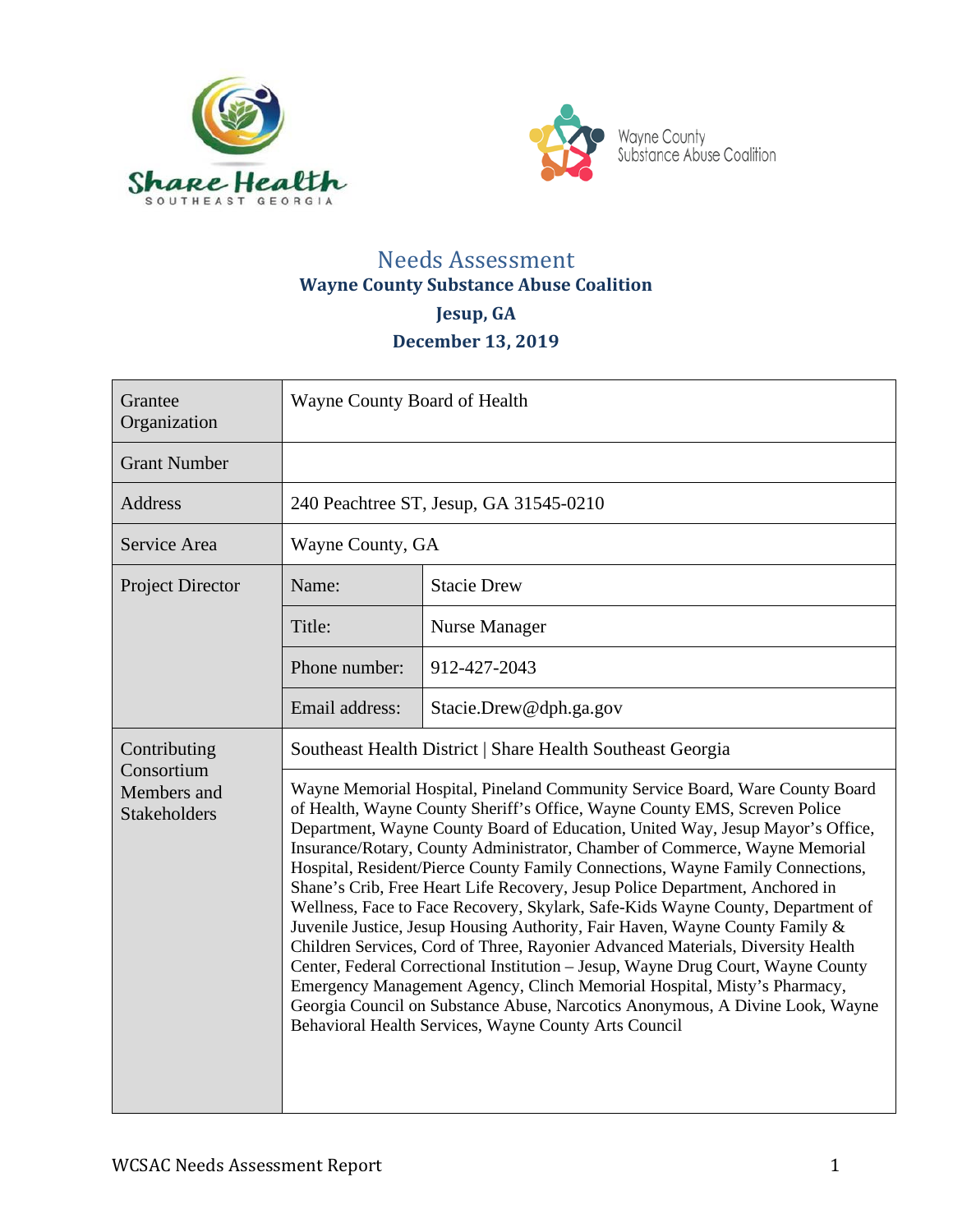



# **Table of Contents**

| <b>Introduction</b>                   | 3              |
|---------------------------------------|----------------|
| <b>Mission/Vision/Planning Values</b> | 3              |
| <b>Needs Assessment Methodologies</b> | 4              |
| Quantitative Data                     | $\overline{4}$ |
| <b>Qualitative Data</b>               | 16             |
| <b>SWOT Analysis</b>                  | 16             |
| Data Boot Camp                        | 18             |
| Focus Group - Persons in Recovery     | 22             |
| Discussion/Conclusion                 | 26             |
| Appendix                              | 27             |
| <b>SWOT Analysis Results</b>          | 27             |
| Data Boot Camp                        | 28             |
| <b>Focus Group Questions</b>          | 38             |
|                                       |                |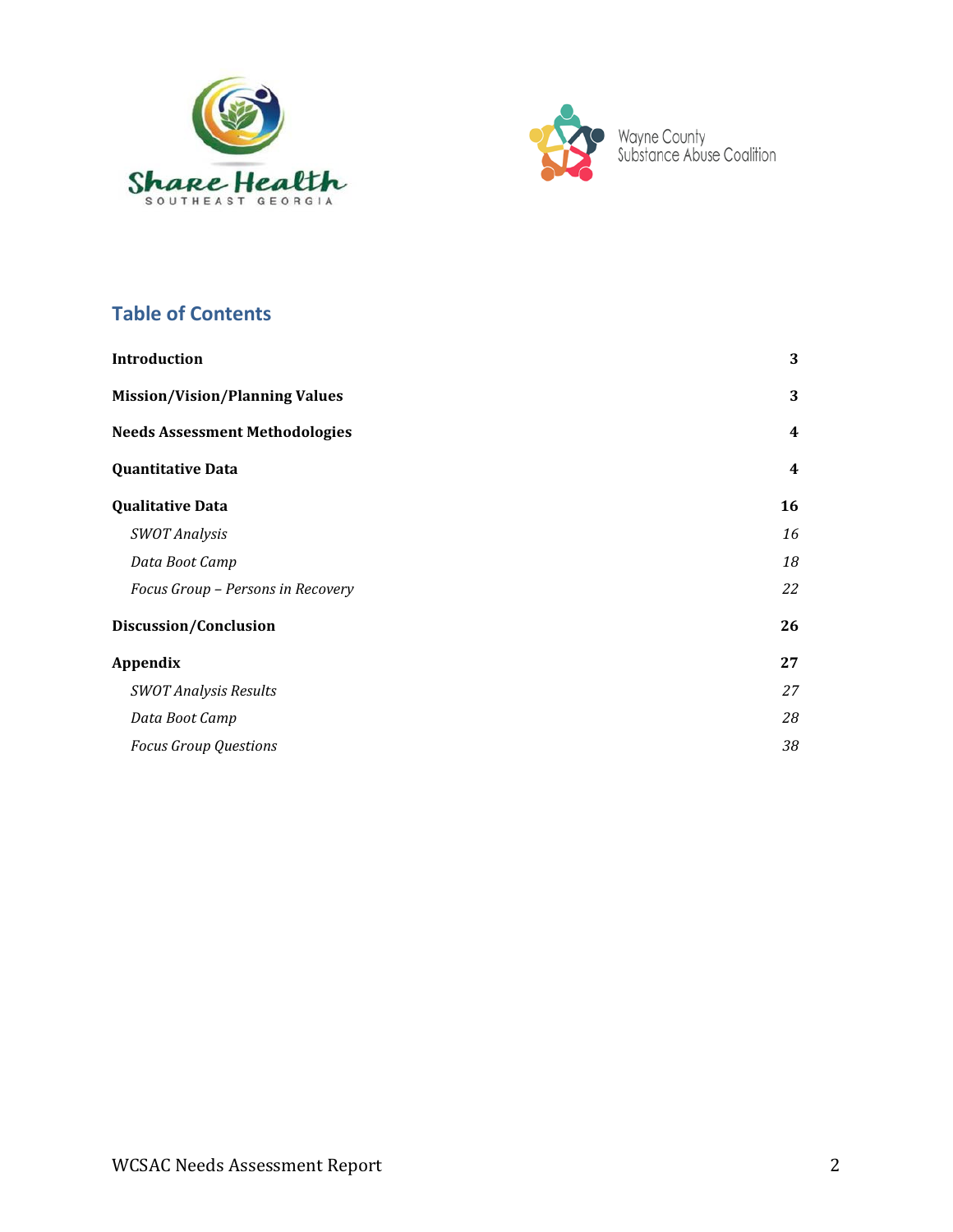



# **Introduction**

Wayne County, Georgia faces an Opioid Use Disorder (OUD) crisis and layers of barriers toward alleviating the crisis. General access to healthcare, and especially access to addiction treatment and recovery services, is a challenge for Wayne County residents. Local addiction treatment services are under-equipped to provide evidence-based treatment services to those suffering from OUD. Work needs to be done in the areas of prevention, treatment, and recovery in order to address the county's OUD problem.

### **Vision/Mission/Planning Values**

### *Vision*

The vision of the Wayne County Substance Abuse Coalition is to promote awareness, advocate, and decrease stigma to prevent Opioid/Substance use disorder (OUD/SUD) changing how the Wayne County Community responds to OUD/SUD.

### *Mission*

The Wayne County Substance Abuse Coalition seeks to reduce the impact of opioid/substance use disorder (OUD/SUD) through comprehensive prevention, treatment, recovery and support services by collaboration with community partners.

### *Planning Values*

The Wayne County Substance Abuse Coalition seeks to address the stigma surrounding OUD/SUD in Wayne County through education and advocacy. Each meeting is centered around how to make Wayne County a place where those who suffer from OUD/SUD have access to prevention, treatment, and recovery resources.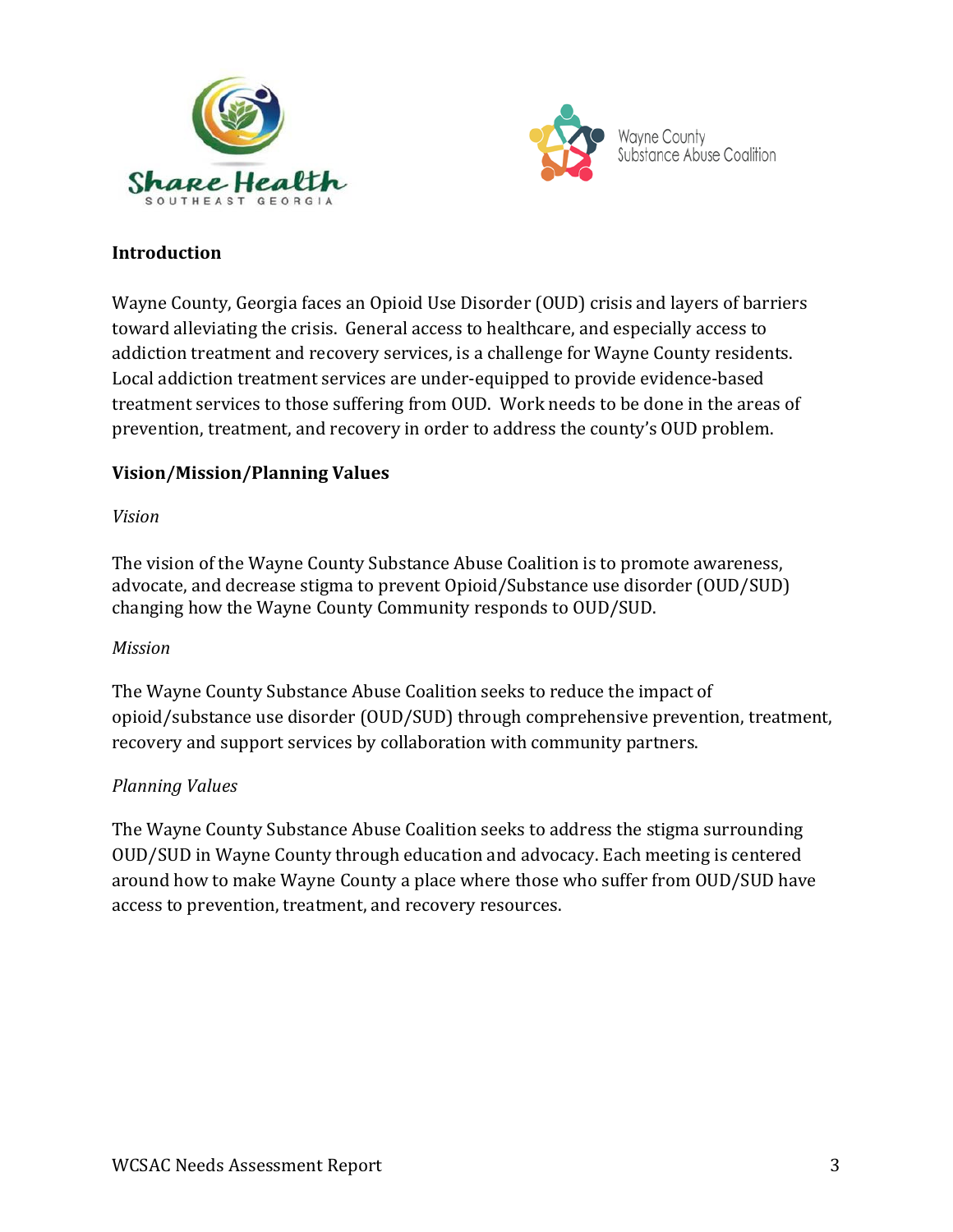



### **Needs Assessment Methodologies**

#### *Quantitative Data*

Quantitative data consist of several types including data from reliable online databases of statistics pertaining to Wayne County, Georgia, and/or the United States; data collected directly by the Southeast Health District and/or the Georgia Department of Public Health; and data collected by direct survey of local organizations.

### *Qualitative Data*

Qualitative Data was gathered by three methods. The purpose of qualitative data collection is to capture the context surrounding the quantitative data.

- 1. SWOT Analysis
- 2. Data Boot Camp
- 3. Focus Group Interview

### **Quantitative Data.**

### Population Overview

Wayne County is a majority-white county with a significant minority of non-white residents. Sex distribution in the county is roughly equal between males and females. Wayne County residents are more likely to be unemployed, more likely to live in poverty, and less likely to have health insurance than Georgians or Americans as a whole. While Wayne County's high school graduation rate is on par with that of the United States and higher than that of the state, Wayne County residents are much less likely to have any sort of post-secondary education than Georgians or Americans.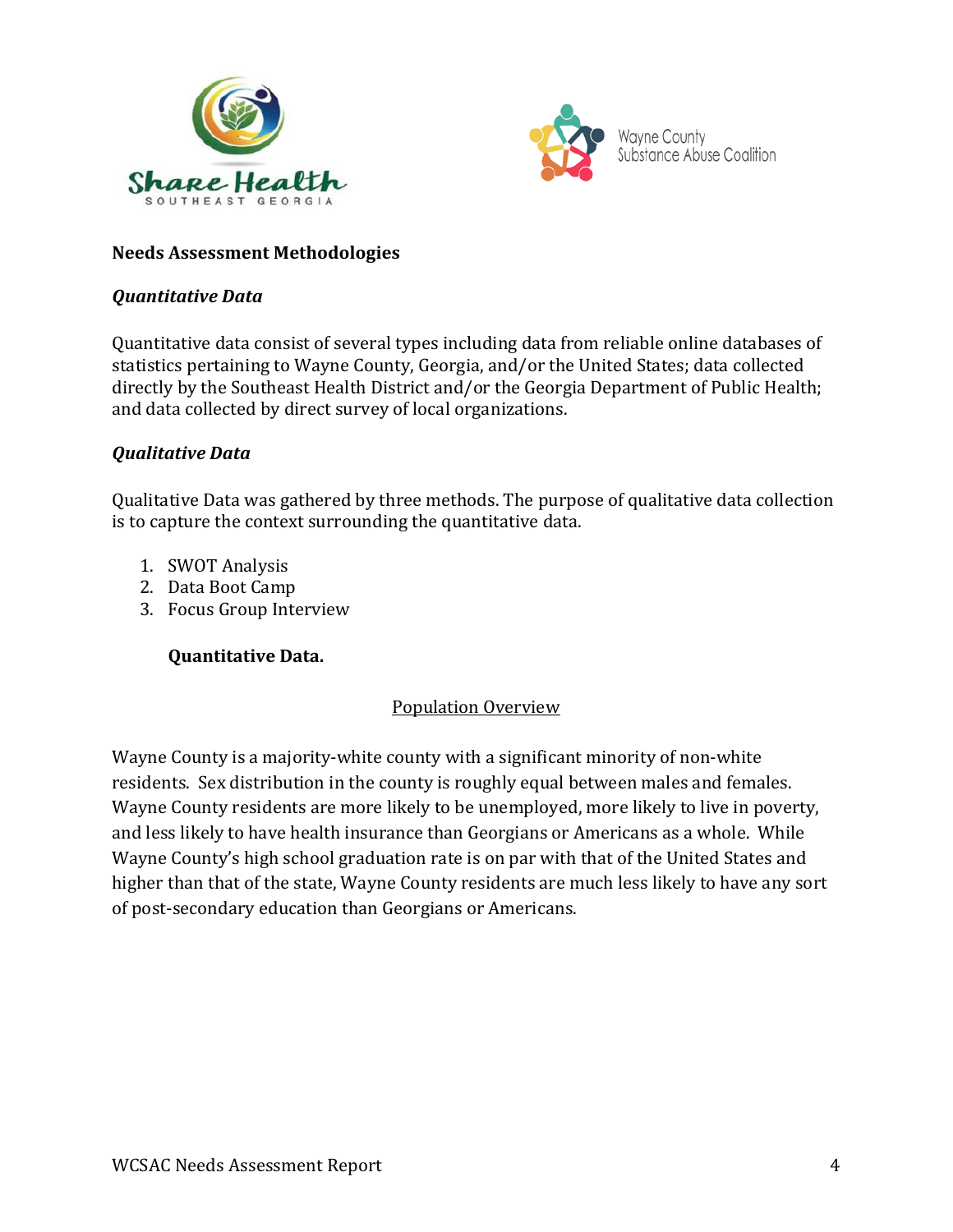



# *Population Demographics*

|                      | <b>Population (2018)</b> | % Male (2018) | % Female (2018) |
|----------------------|--------------------------|---------------|-----------------|
| <b>United States</b> | 328,226,532              | 49.2%         | 50.8%           |
| Georgia              | 10,519,475               | 48.6%         | 51.4%           |
| <b>Wayne County</b>  | 29,808                   | 51.3%         | 48.7%           |

Source: SEHD and census.gov

### *Racial Composition*



Source: SEHD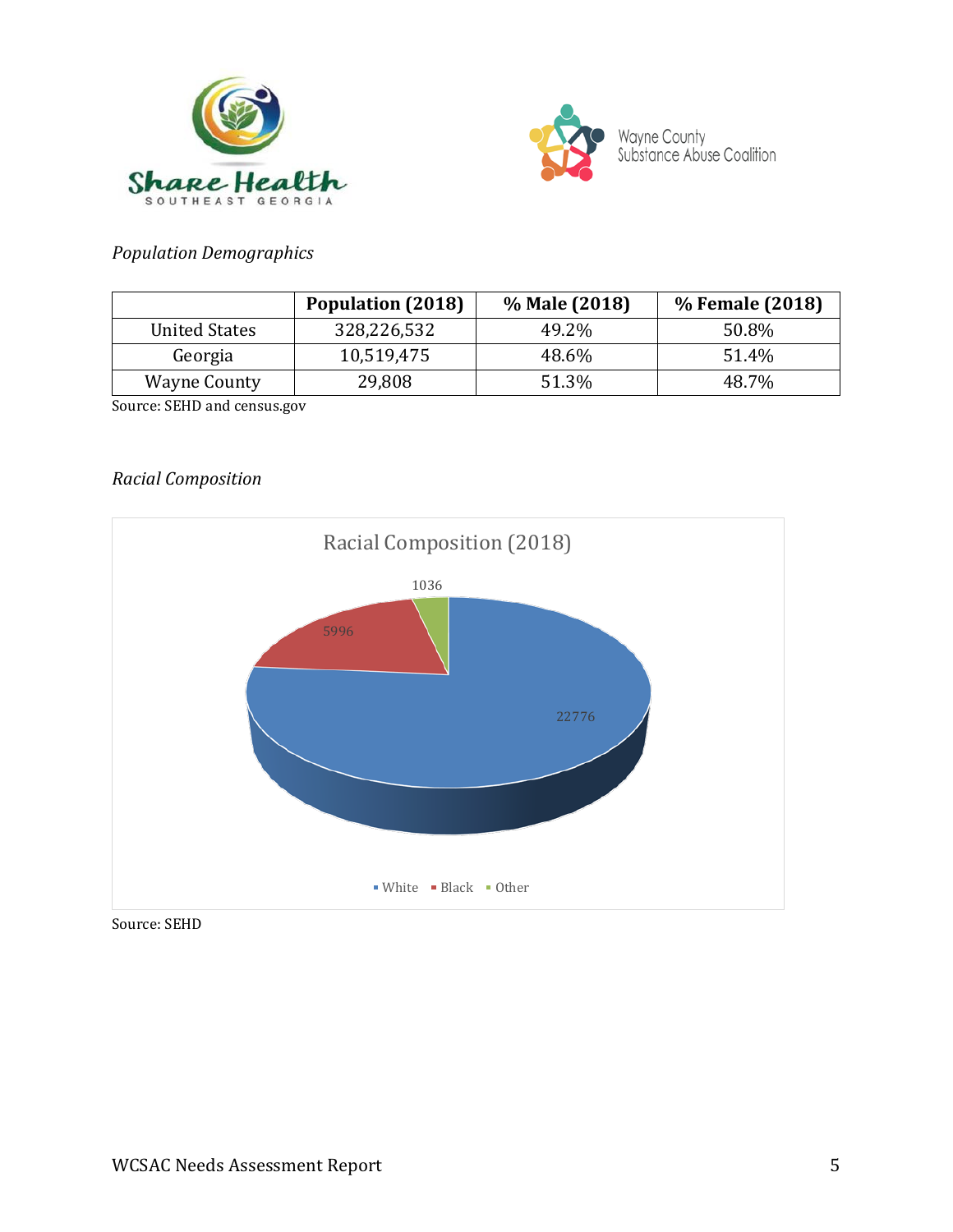



#### *Insurance and Poverty*

|                     | % with Health<br><b>Insurance (2013-</b><br>2017) | % Below Federal<br>Poverty (2013-2017) | <b>Unemployment Rate</b><br>(2018) |
|---------------------|---------------------------------------------------|----------------------------------------|------------------------------------|
| <b>Wayne County</b> | 81.2                                              | 21.3                                   |                                    |
| Georgia             | 85.2                                              | 16.9                                   |                                    |
|                     | 89.5                                              | 14.6                                   |                                    |

Source: 2013-2017 American Community Survey 5-Year Estimates, Census.gov Unemployment rate for September 2018, Georgia Department of Labor.

#### *Education*

|                        | U.S. (2018) | Georgia (2019) | <b>Wayne County (2019)</b> |
|------------------------|-------------|----------------|----------------------------|
| High School graduation | 87%         | 81%            | 87%                        |
| Some college           | 59.5%       | 63%            | 48%                        |

Source: SEHD (2019 statistics), Statistical Atlas (2018 statistics)

# Opioid Use Disorder (OUD)

On several metrics indicating OUD issues within communities, Wayne County consistently places among the highest counties in Georgia and well above the state's average. Some of these metrics include the county's opioid prescribing rate, the county's death rate due to drug overdose, the county's death rate due to opioids, the county's discharge rate for disorders related to drug overdose, and the county's ER visit rate due to disorders related to drug overdose. Opioids are the biggest culprits implicated in drug overdose deaths both in Wayne County and in the state of Georgia.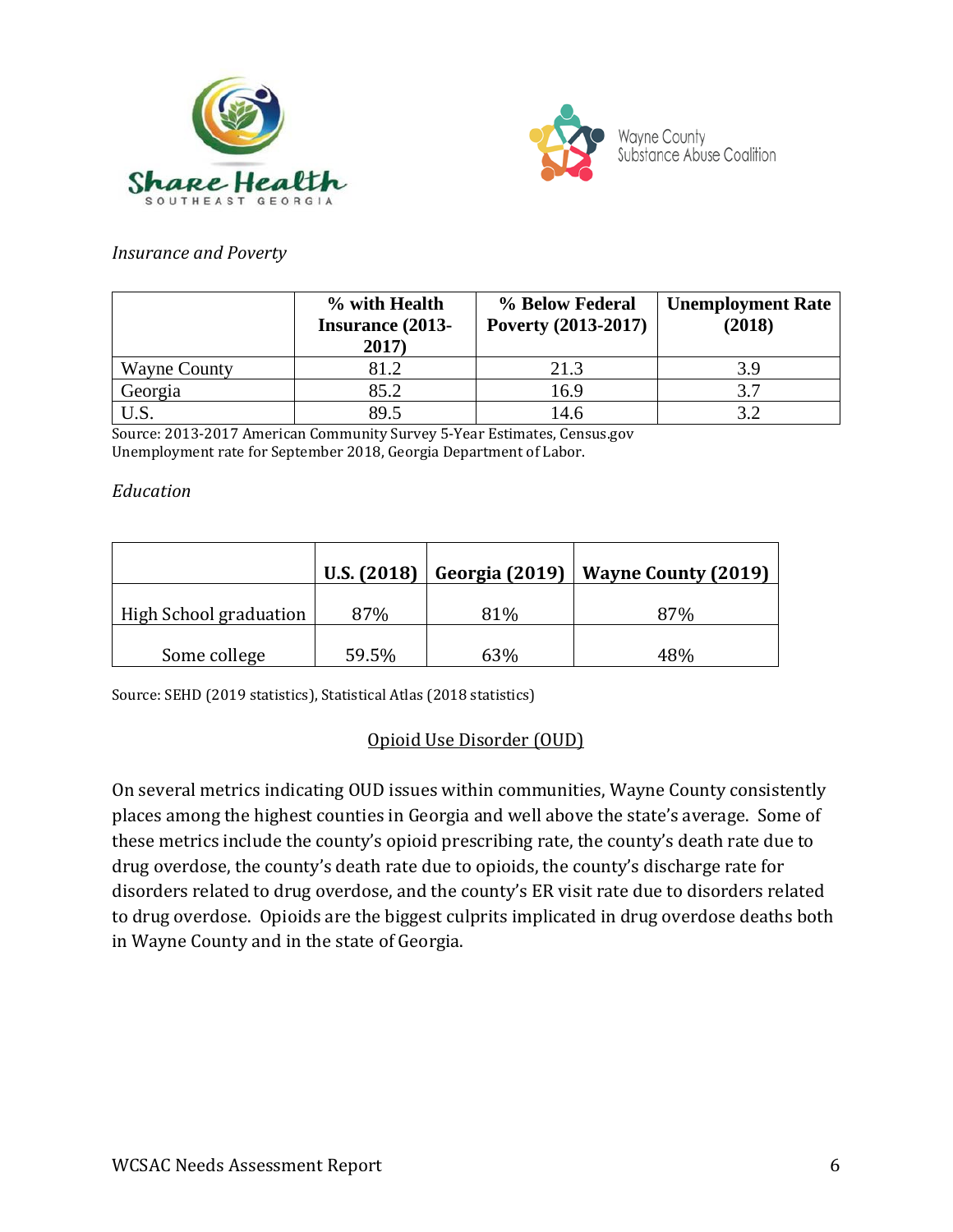



# *Opioid Prescriptions by County in Georgia, 2018*



Source: Prescription Drug Monitoring Program Report, Georgia, 2018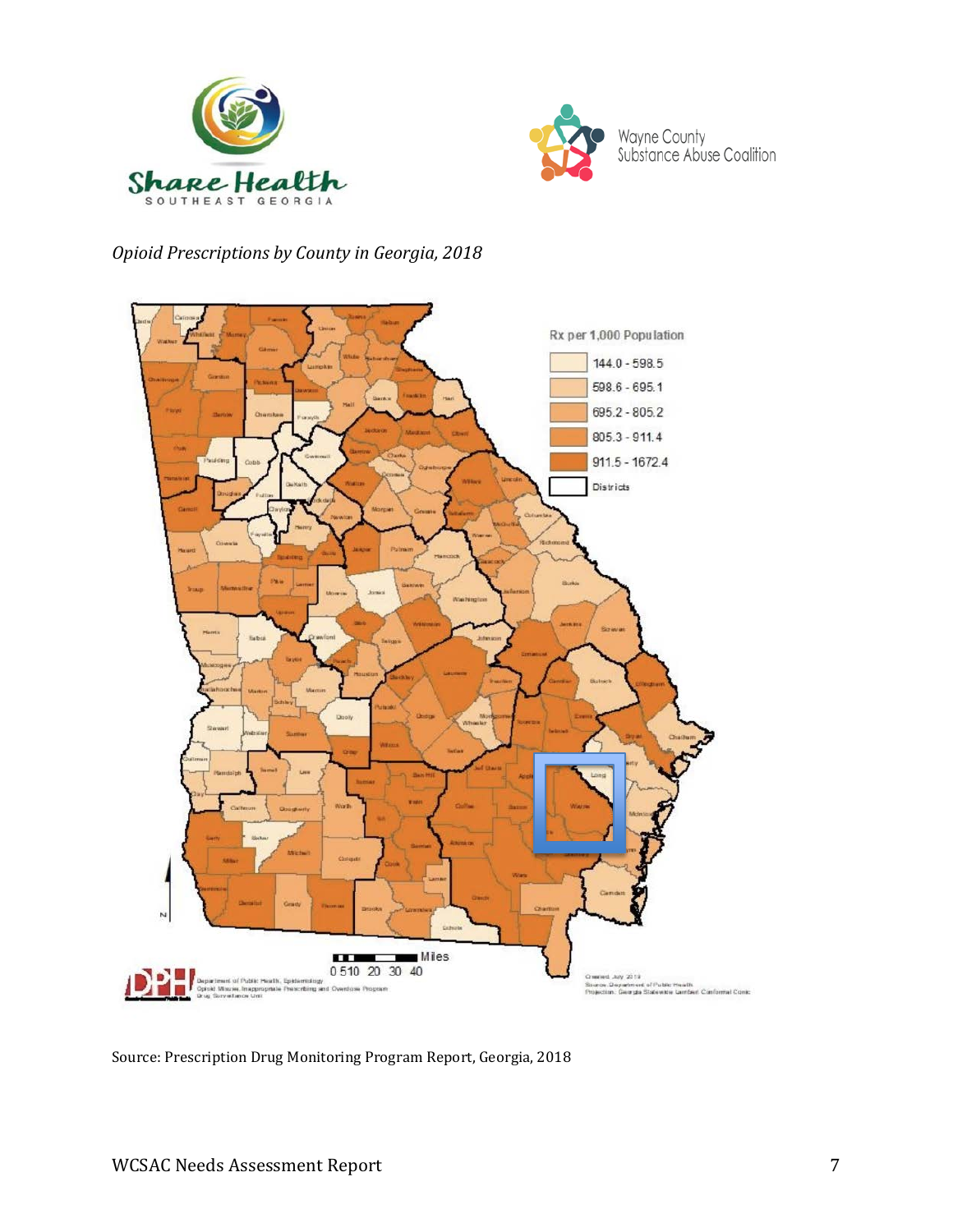



*Deaths and Age-Adjusted Death Rate (per 100,000) by Residence, Drug Overdose, 2012-17*

|                     | <b>Deaths</b> | <b>AA Death Rate</b> |
|---------------------|---------------|----------------------|
| Georgia             | 7,776         | 12.5                 |
| <b>Wayne County</b> | 36            | 20.4                 |

Source: SEHD

*Deaths and Age-Adjusted Death Rate (per 100,000) by Residence, All Opioids, 2012-17*

|                     | <b>Deaths</b> | <b>AA Death Rate</b> |
|---------------------|---------------|----------------------|
| Georgia             | 4,745         | --<br>, , ,          |
| <b>Wayne County</b> | ▵             | 1 ງາ<br>14.Z         |

Source: SEHD

*Age-Adjusted Hospital Discharge Rate (per 100,000) by Residence, Disorders Related to Drug Use, 2012-17*

|                     | <b>AA Discharge Rate</b> |
|---------------------|--------------------------|
| Georgia             | 74.9                     |
| <b>Wayne County</b> | 171.3                    |

Source: SEHD

*Age-Adjusted ER Visit Rate (per 100,000) by Residence, Disorders Related to Drug Use, 2012- 17*

|                     | <b>AA Discharge Rate</b> |
|---------------------|--------------------------|
| Georgia             | 161.5                    |
| <b>Wayne County</b> | 218.1                    |

Source: SEHD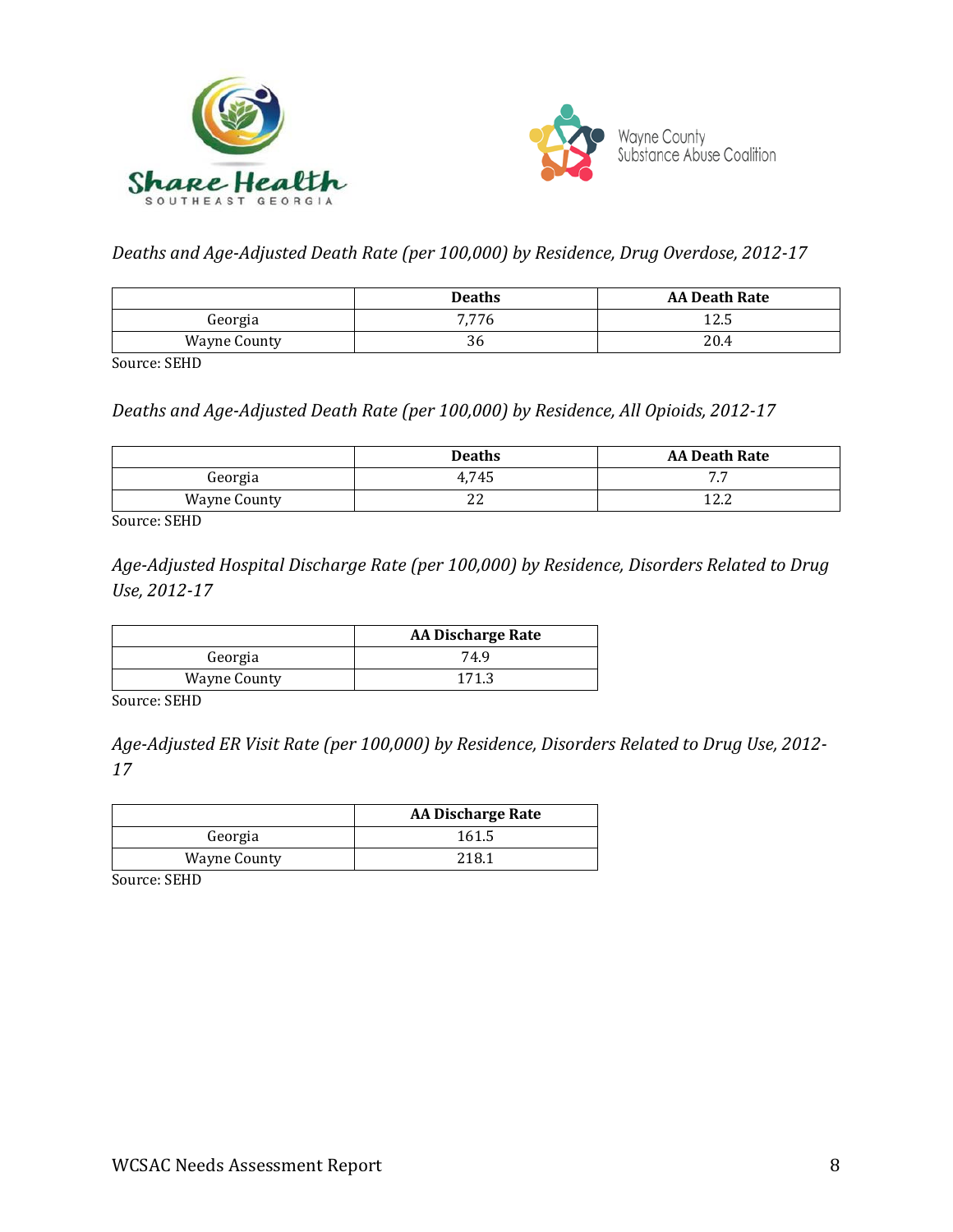



# *Overdose Deaths by Drug Type, 2016-2018*



Source: 2018 Opioid Surveillance County Reports

### *Naloxone Availability*

Naloxone is available at drug stores without a prescription; however, a survey of the four drug stores in Jesup, the county seat, revealed that only one had it in stock on the day the survey was taken. The others had no stock and indicated that they would have to order the drug if someone were to request it. While all four pharmacies could order the nasal spray, only two indicated that the injectable could be provided at their store. Prices ranged from \$71.00 to \$135.00 for the nasal spray.

Additionally, Face to Face, a non-profit organization in Wayne County, has Naloxone on hand and is licensed to facilitate training to individual citizens to even large groups. To date, they have trained approximately 225 individuals. Those trained were the Wayne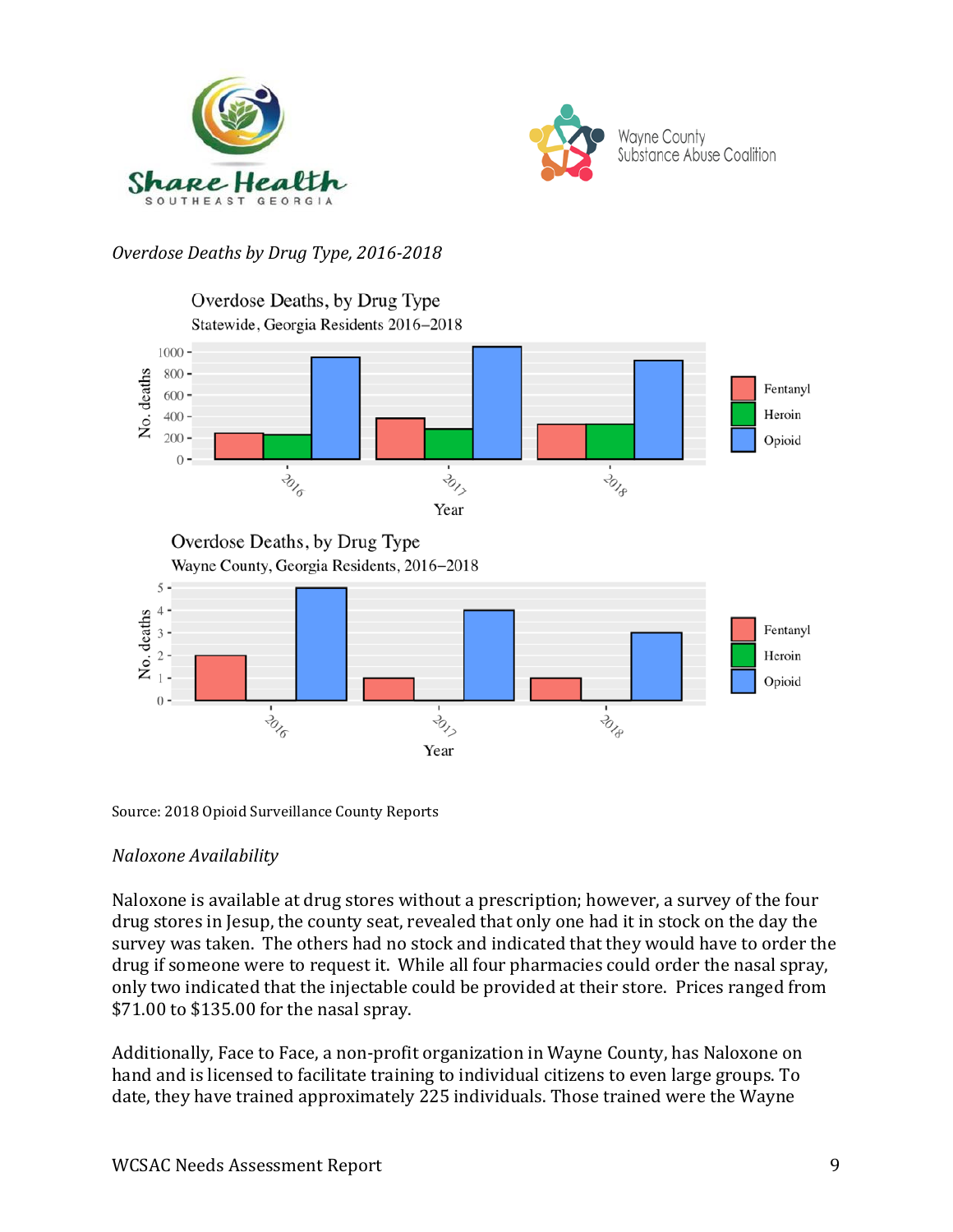



County Sheriff Department, Screven police department and they conducted 5 group trainings. Their reach is as far as Savannah, Georgia. The source for Naloxone is Overdose Prevention.

### *Existing OUD Programs/Services and Gaps*

Pineland Behavioral Health Community Service Board (Pineland CSB) is a public behavioral health community service board providing a range of behavioral health services primarily for the uninsured and underinsured. They provide behavioral health services at 33 locations in eight counties, including at five locations in Wayne. Pineland CSB services include a continuum of outpatient services, short-term intensive residential services for substance abuse, and a 10-bed inpatient facility located approximately 60 miles from Wayne County. Pineland's services are provided on a sliding scale basis, which increases access for low-income residents. However, Pineland CSB, like most community service boards in Georgia, is underfunded and understaffed resulting in limited access to treatment and recovery services.

Wayne Memorial Hospital is an 84-bed hospital serving the residents of Wayne and surrounding counties. The hospital opened a new state of the art facility in 2007 and is a Georgia Alliance of Community Hospitals Small Hospital of the Year award recipient in both 2010 and 2015. Wayne Memorial offers labor and delivery, diagnostic and surgical, and emergency medical services. The hospital also offers an outpatient rehabilitation center, including a newly developed Cardiac Rehabilitation Clinic. The hospital does not have a behavioral health unit. While the hospital has had a chronic pain management policy in place for eight years, it has recently developed an opioid-specific pain management policy and has a tracking system for ER patients who present with overdose. Wayne EMS utilizes 60 volunteer first responders throughout the county. First responders have been supplied with Naloxone.

Wayne County Health Department provides preventive health care, disease prevention and health promotion services to residents of Wayne County, Georgia. Over the past year, the health department has seen an increase in the number of clients requesting testing for hepatitis C (HCV), a condition often acquired through injection drug use. A recent article in the American Journal of Public Health (published on-line 12/21/17) affirms that national surveillance data show a significant increase in HCV infection in the U.S. from 2004-2014, with injection drug use as the most frequently cited risk factor. Data strongly suggest that the rise in HCV infection is tied to the opioid epidemic and associated increases in injection drug use (IDU).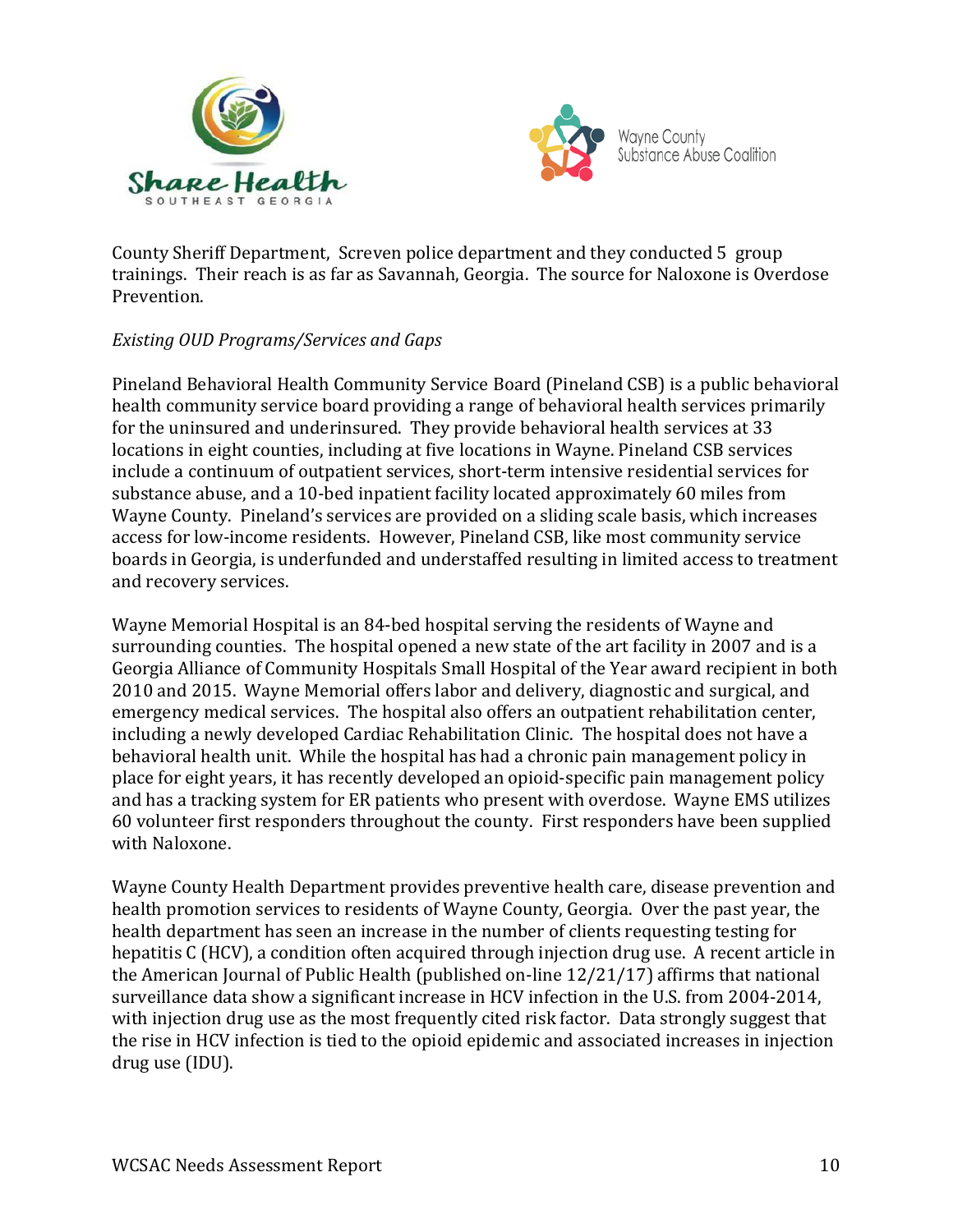



Wayne has a small number of other behavioral health providers in the county. Cord of Three is a faith-based counseling service located in several southeast Georgia counties, including Wayne. In Wayne County, Cord of Three provides service related to addiction recovery, adolescent and child development, emotional wholeness, trauma recovery, marriage and family counseling, and mental health in schools. They have counselors in the schools in Wayne and see clients at the First Methodist Church in Jesup. Cord of Three has the Federal Probation contract for Wayne County to serve clients with both addictive diseases and mental health problems. They also work with the Safe Schools Healthy Students program of Wayne County. Last year, Cord of Three served 27 people with addictions from Wayne County, four of whom were Federal Probation clients. Wayne Behavioral Health Services provides services through a licensed professional counselor with a focus on PTSD, trauma-focused care and anxiety disorders. Their client pool includes veterans, many of whom are associated with nearby Fort Stewart.

There are two organizations in Jesup, Celebrate Recovery and Face-to-Face, that offer peer support groups for recovery. Celebrate Recovery is a national, faith-based, 12-step program that offers training and support to pastors and others on initiating a 12-step program in their area. Face-to-Face offers free-of-charge recovery services including peer support meetings. It is run by individuals with lived experience with training but does not have clinical staff. It hosts Alcoholics Anonymous (AA) and Narcotics Anonymous (NA) meetings and provides recovery check-ins. Despite the fact that peer support meetings happen in Wayne County daily, Pineland CSB notes that few people, even those mandated to do so by drug court, actually stay in peer support and outpatient counseling.

Anchored in Wellness, a local organization, offers outpatient support for OUD/SUD by developing a treatment plan appropriate for each client's individual needs. This may include individual and family therapy along with the option of assessment and treatment with a Psychiatric Nurse Practitioner. We believe that ongoing treatment and accountability are key to recovery, offering a holistic approach to treatment that address mind, body and spirit, as led by the client.

| <b>Population to Provider Ratios</b> |       |         |                     |
|--------------------------------------|-------|---------|---------------------|
|                                      | U.S.  | Georgia | <b>Wayne County</b> |
| Primary Care<br>Physicians           | 627:1 | 1,520:1 | 2,680:1             |
| Mental Health<br>Providers           | 404:1 | 830:1   | 4,300:1             |

*Overview of Existing OUD Workforce and Gaps*

Source: County Health Rankings and America's Health Rankings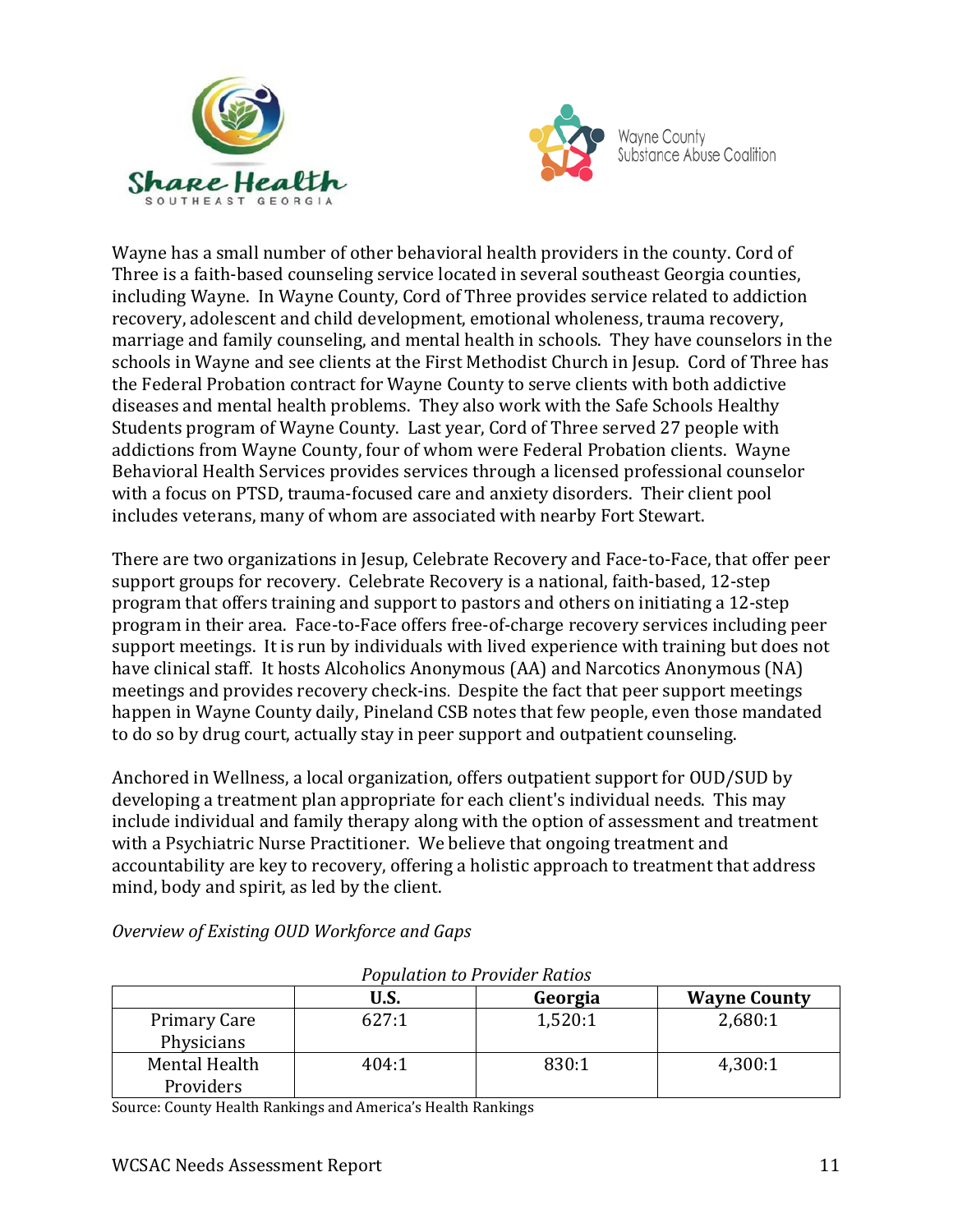



Wayne County is designated a Health Professions Shortage Area (HPSA) in the areas of primary care, dental and mental health. According to County Health Rankings data, the ratio of population to primary care physicians is 2,680:1 compared to 1,520:1 statewide; the ratio of mental health providers to population is 4,300:1 compared to 830:1 statewide. Like most rural health care organizations in Georgia, Pineland CSB struggles to recruit qualified staff to work at its facilities, as many providers move to urban areas after graduation or work for private facilities which offer better pay. Compounding the workforce shortage is the fact that there are no colleges or universities in the region that offer degrees relevant to the behavioral health field.

Pineland CSB has one Addictive Disease Support Counselor (ADSS) and three substance abuse counselors in Wayne County. The certified addiction counselor II position (CAC II) minimum requirements include a bachelor's degree and 270 hours of relevant continuing education, 27 hours of which must be in cultural diversity. The Pineland CSB clinic in Jesup, GA is now a fully staffed clinic for the substance abuse side. Mental health counselors also provide services to individuals with addiction disorders, as these can co-occur with mental health diagnoses. Pineland has limited access to psychiatrist/nurse practitioner support for individual counseling, initial diagnosis and psychiatric evaluation, and medication needs. Psychiatrists/nurse practitioners are only available once or twice per month in person or via telehealth. Currently, Pineland uses telehealth only for billable services from a psychiatrist or nurse practitioner; counseling alone is not billable thru Georgia Medicaid or private insurance for telehealth. Additionally, the Jesup clinic also service surrounding counties for substance abuse (i.e. Appling County).

Pineland finds it hard to retain individuals in their professional positions due to low pay, burn-out, reluctance to practice in a rural area, and the fact that their transient employee pool is largely comprised of spouses of active duty military stationed at Ft. Stewart. Compounding these issues is the fact that the regional drug court from which many of Pineland's referrals come, does not currently accept medication assisted treatment (MAT), making it difficult to offer outpatient group counseling services to individuals who are on MAT. The regional drug court is in the process of reviewing its policies related to MAT.

Difficulty accessing professional training is an additional barrier to workforce development. When Pineland can recruit and hire a staff person, the substance abuse counselor requires additional certification and training; however, all of the relevant trainings are conducted in Atlanta, a distance of over 200 miles from Jesup, and can last for several days or weeks, making staff training a significant expense.

There are no inpatient addiction treatment services in Wayne County. For those who are uninsured or underinsured, the nearest inpatient facility that provides detoxification and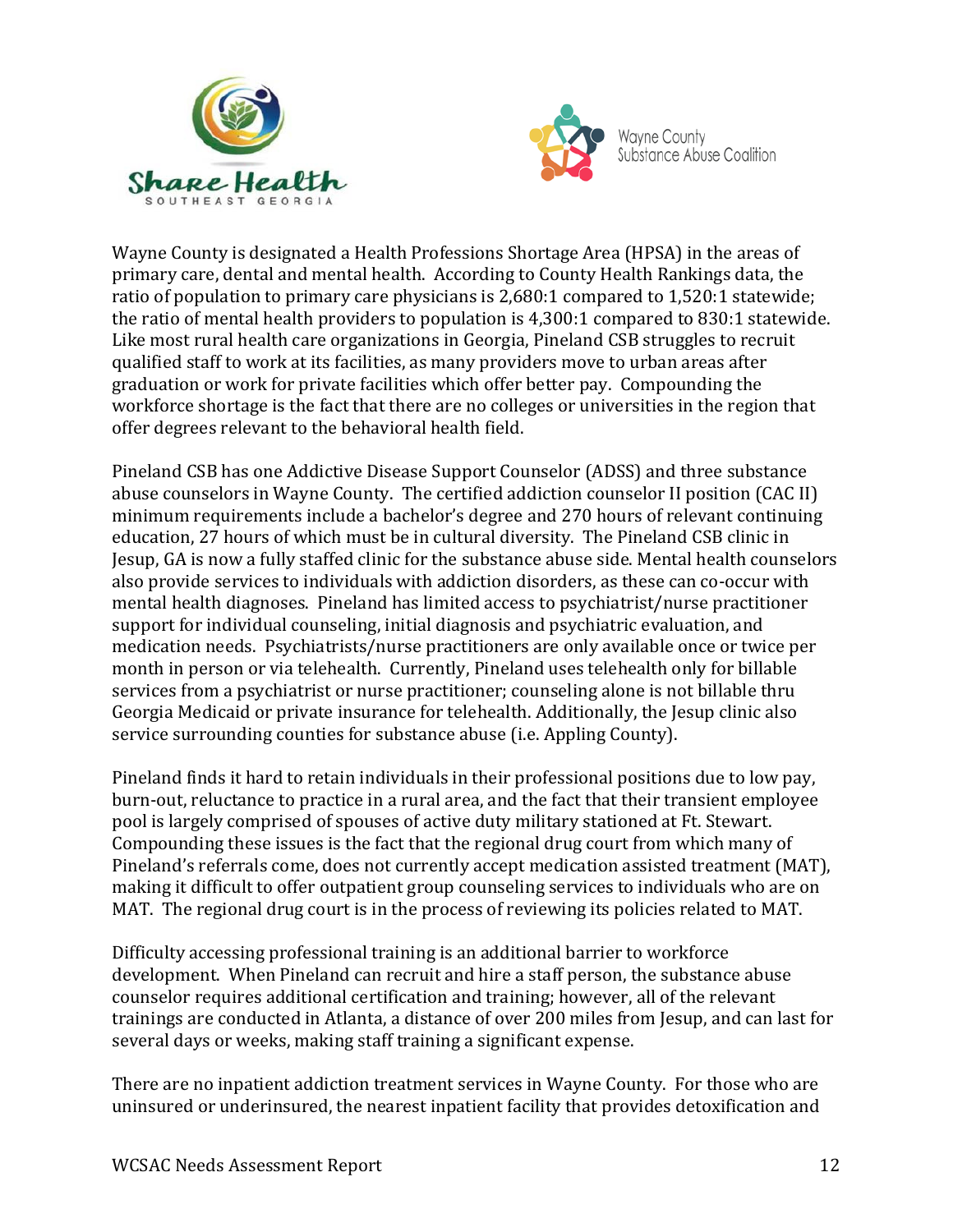



short-term residential treatment, John's Place, is in Statesboro, Georgia which is 60 miles from Wayne County. The Wayne Memorial Hospital Medical Director reports that uninsured or underinsured patients admitted with OUD or other substance use disorders are referred to Pineland CSB and John's Place. However, with only 10 beds, John's Place is often full. After spending 2-3 days in the hospital waiting for a bed, many patients simply leave, which means they receive no follow-up care. The next closest inpatient facility is in Dublin, Georgia, which is over 100 miles away. Like John's Place, this facility is often full.

In addition to Anchored in Wellness, Cord of Three, the only other local provider of professional addiction services, has five professional counselors who serve Wayne County on a part time basis, two of which have credentials specific to addiction counseling. There is no federally qualified community health center (FQHC) located in Wayne County. The closest FQHC is in Long County, Georgia approximately 20 miles from Jesup, but it does not offer behavioral health services and is not frequently used by Wayne County residents.

Shane's Crib is a 12 month residential program that is composed of a 3 phase process, with evaluations for Rizpah House Transitional Home. Shane's Crib offers support groups, therapy groups, and individual counseling with pastoral counselors and addiction counselors. The foundation of the program is based on developing a personal relationship with Jesus. The education of addiction and recovery is broken down into a three phase process.

Regarding MAT, there is one provider in Wayne County that has a waiver to prescribe buprenorphine. However, current regional drug court policies prohibit the drug court from accepting clients on MAT, and Pineland CSB currently does not take clients on MAT in their group counseling services. One addiction counselor recently received MAT certification. Additionally, the drug court system at the state level is in the process of reviewing its MAT policies, which may result in a future policy change. During 2019, the statewide Opioid and Substance Use Response Plan intends to leverage State Targeted Response (STR) funds to expand MAT treatment and recovery services, which may result in increased access to MAT.

Mental Health First Aid Training is being offered by two agencies that work in Wayne County including the Southeast Health District and Pineland BHDD. This public education program, offered to law enforcement, public health staff, EMS, firefighters and school personnel among others, help participants identify signs of mental distress or substance use. A training was offered in Wayne County in 2019 but was only attended by 6 individuals.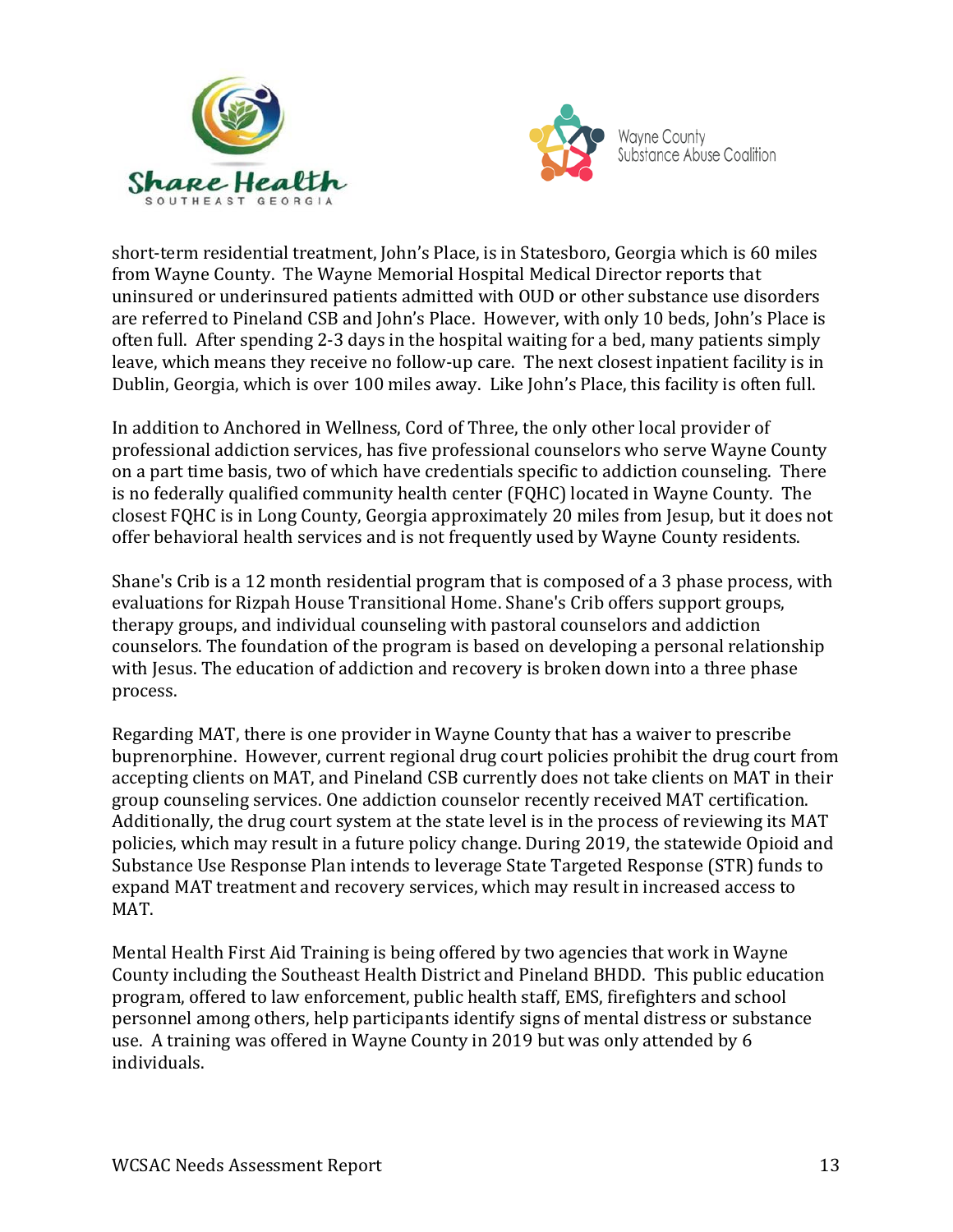



Six SEHD staff have undergone the CDC and National Association of City and County Health Officials' (NACCHO) Academic Detailing train the trainer program, which trains public health professionals to work with local providers to give them education and resources on prescribing practices to ultimately reduce the number of prescriptions for opioids. To date, train the trainer sessions have been conducted in Ware County for a total of 12 practitioners. This education will be extended to Wayne County providers in the future.

In December 2019, the SEHD recently hired a public health trainer who will work with regional health care coalitions to collect EMS data for the High Intensity Drug Trafficking Areas Program (HIDTA) specifically around opioids. This will provide an additional resource to the SEHD and Wayne County.

### *Neonatal Abstinence Syndrome*

The rate of Neonatal Abstinence Syndrome (NAS), a drug withdrawal syndrome that occurs in infants exposed to substances, was 14.9 – 21.6 per 1,000 births in Wayne County in 2016. This rate puts it within the top 15 counties in Georgia.

*NAS Rates Per 1,000 Births by County, 2016*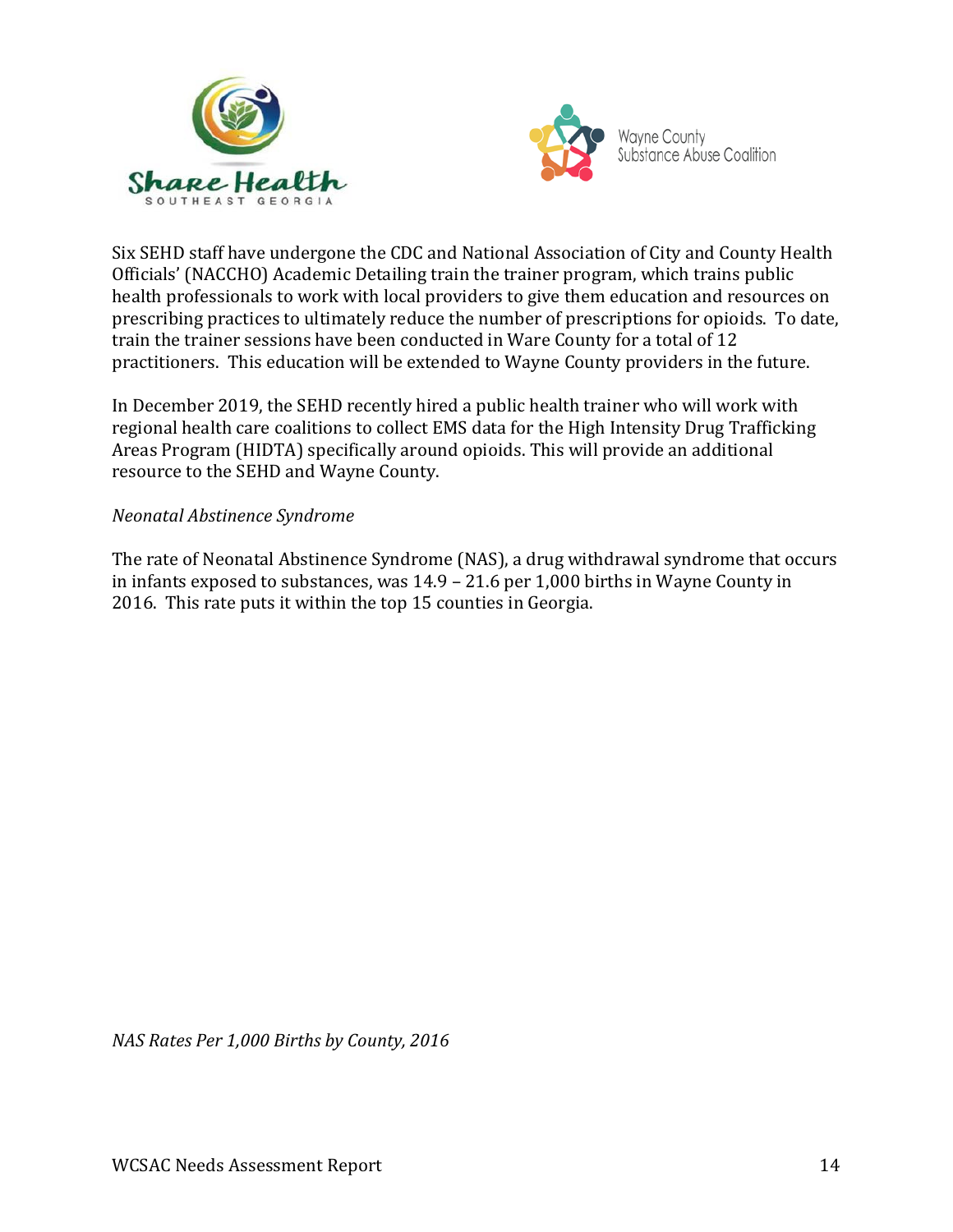





Source: Neonatal Abstinence Syndrome Annual Surveillance Report, 2016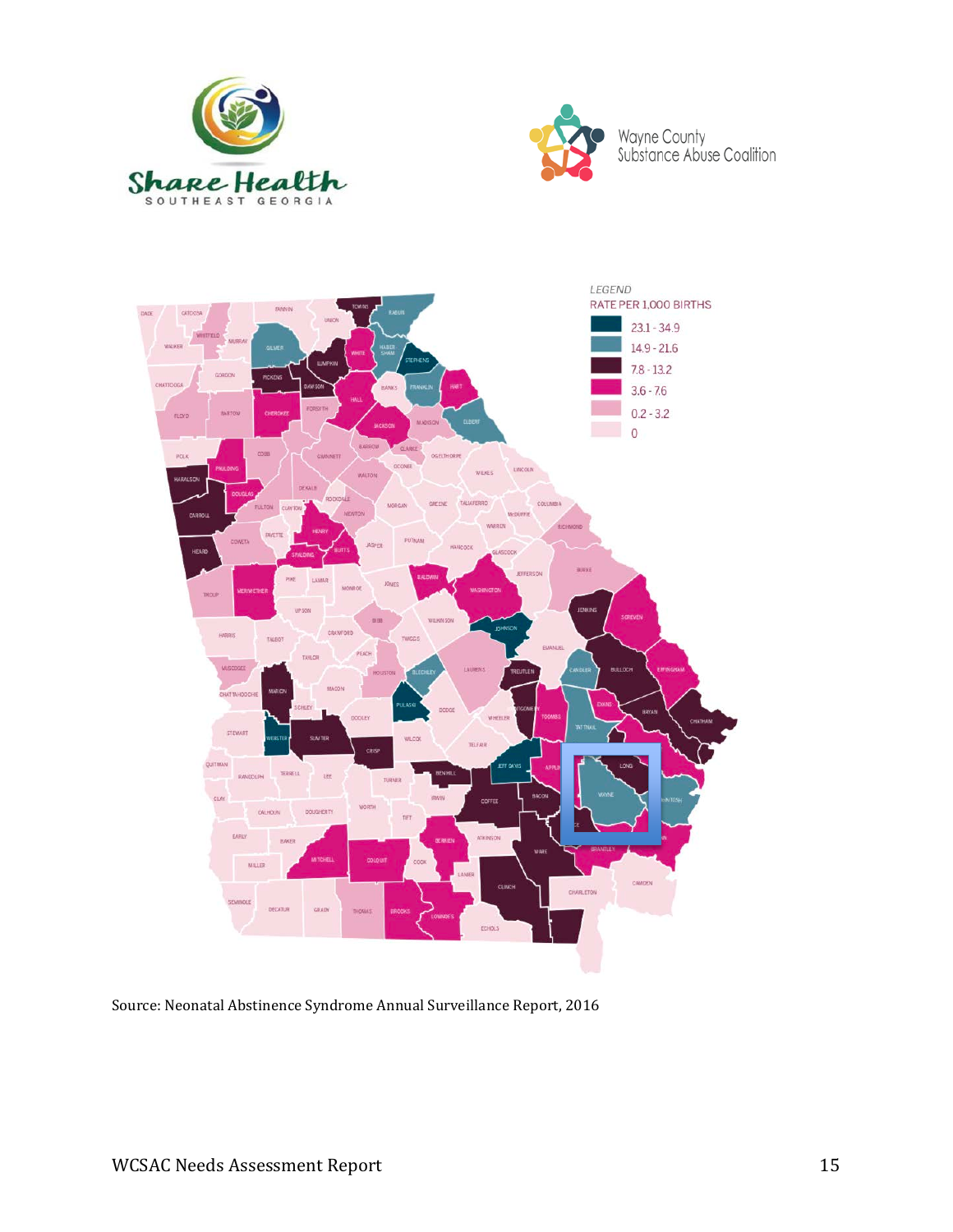



# **Qualitative Data.**

*SWOT Analysis*

# *Introduction*

A Strengths, Weaknesses, Opportunities, and Threats Analysis was conducted by Derek Jones, Chief Operations Officer with the Southeast Health District. There were approximately 30 participants that attended the August 20<sup>th</sup> coalition meeting and participated in the analysis. The goal of the SWOT analysis was to identify local strengths and weaknesses pertaining to addressing the OUD crisis and, then, to identify opportunities for success and threats to efforts aimed at addressing the OUD crisis.

# *Results*

# Strengths:

- **Recognition.** Recognition of the OUD issue has motivated community members to address it, as evidenced by enthusiasm for the Wayne County Substance Abuse Coalition (WCSAC) and the development of a Mental Health Awareness Committee.
- **Community Partnerships.** There is a sense of community locally; everyone knows someone affected by the crisis. This strong sense of community means that community outreach can occur with relative ease. In addition, the (WCSAC) fosters and strengthens local partnerships. The local faith-based community is also a strong network with significant ties to behavioral health (i.e., Celebrate Recovery).
- **Local Services.** There are a number of local service providers and resources, including the local Drug Court, and recovery care organizations such as Shane's Crib who can help. There is a local Drug Drop Box / Take Back effort. The local Family Connection also has a community resource directory, waynehelp.com, and there are daily NA and AA meetings across the county.

# Weaknesses:

- **Education.** Local providers need education about healthy prescribing practices pertaining to opioids. In addition, community members (specifically schools, families, and patients) needs further education about OUD.
- **Demographics.** Much of the community is of low socioeconomic status. In addition, there is a significant high school dropout rate. Given the rural nature of the area, there is not much for residents to do socially, and this leads to drugs as a social outlet. Unemployment rates are also high, as job opportunities are limited.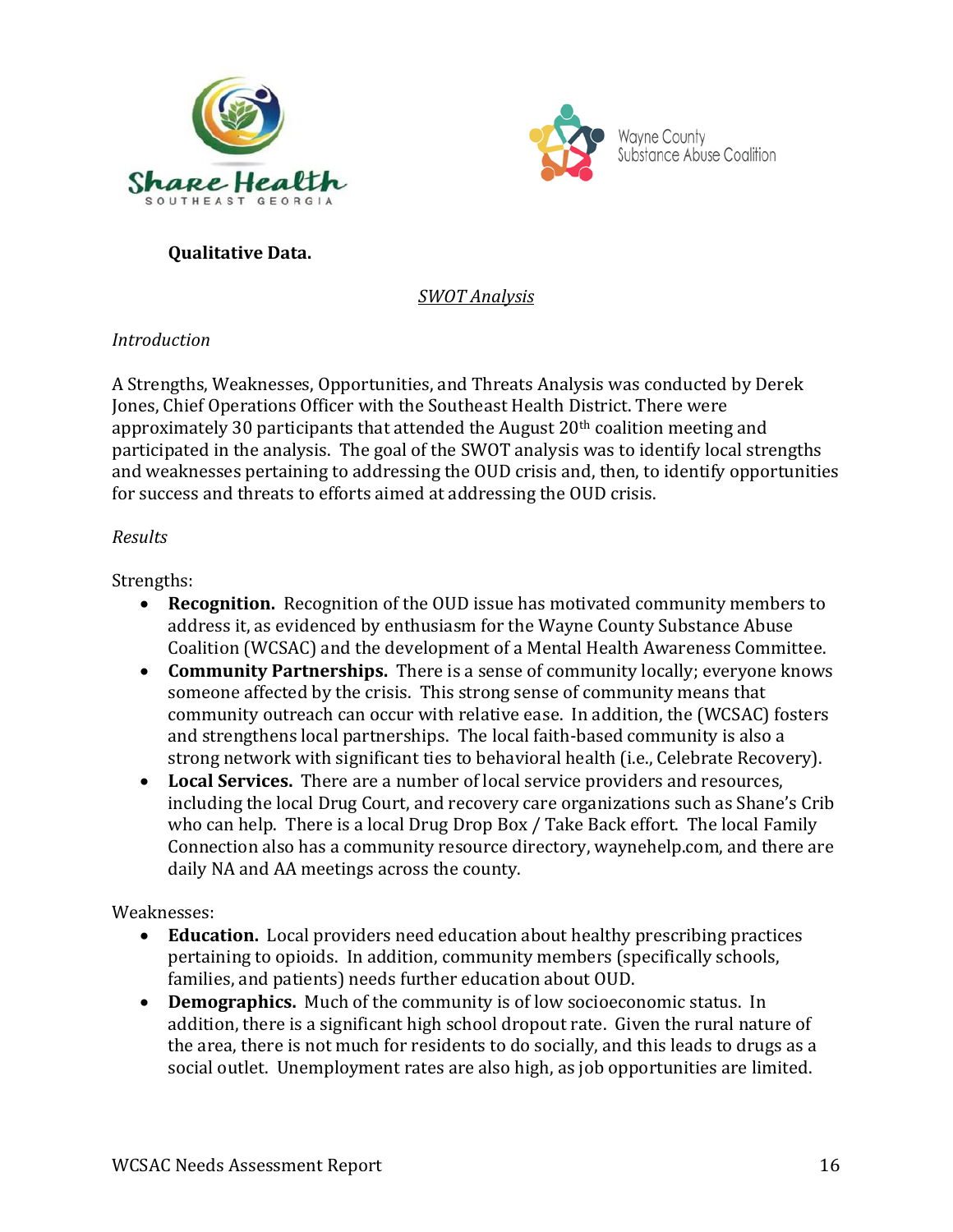



- **Lack of Resources.** There is a shortage of treatment centers for addiction, and there is very limited access to free or low-cost addiction treatment. In addition, it is difficult to recruit volunteers to serve as addiction counselors, and it is costly to train volunteers. There are no specific resources aimed at pregnant women and adolescents, two significantly vulnerable populations. Finally, there is no acute detoxification center in Jesup.
- **Stigma.** Shame and guilt pertaining to OUD and addiction in the community deter many from seeking help and deter local entities from adopting stigmatized yet efficacious treatment methods (i.e., MAT).

### Opportunities

- **Distribution of Information.** The school system has an outlet for widespread dissemination of information that can be put to use. Local clubs can be used as outlets for distributing resources, and there is also a chance that local recovery events would be popular. Social media is also a means by which to reach a significant number of people. All of these information distribution methods present significant opportunities for community education about addiction and OUD.
- **Enthusiasm.** Local medical and mental health providers have historically responded eagerly to opportunities aimed at strengthening their prevention, treatment, and recovery abilities.
- **Recent Improvements.** There has been a recent increase in the number of local treatment centers, potentially making it easier to provide treatment services and train volunteers.
- **Leveraging Existing Resources.** Existing peer support groups can be a strong asset. In addition, existing behavioral health resources could expand partnerships in order to provide coordinated MAT services. The nearby Diversity Health Center, a Federally Qualified Diversity Health Center, is another resource that may be of use.
- **Workforce Development.** Workforce development via soft skill training is a potential opportunity for the community.

### Threats

- **Education.** A lack of education pertaining to the OUD crisis and management of the crisis is a threat to efforts aimed at addressing OUD. In addition, a lack of oversight on pain management clinics could reinforce the trend of reckless prescribing.
- **Community Attitudes and Values.** Stigma, shame, and guilt pertaining to OUD and addiction are significant threats. In addition, many community members are apathetic to the issue. If community collaboration falls short, this could prevent the formation of valuable partnerships and hinder efforts to address OUD. Faith-based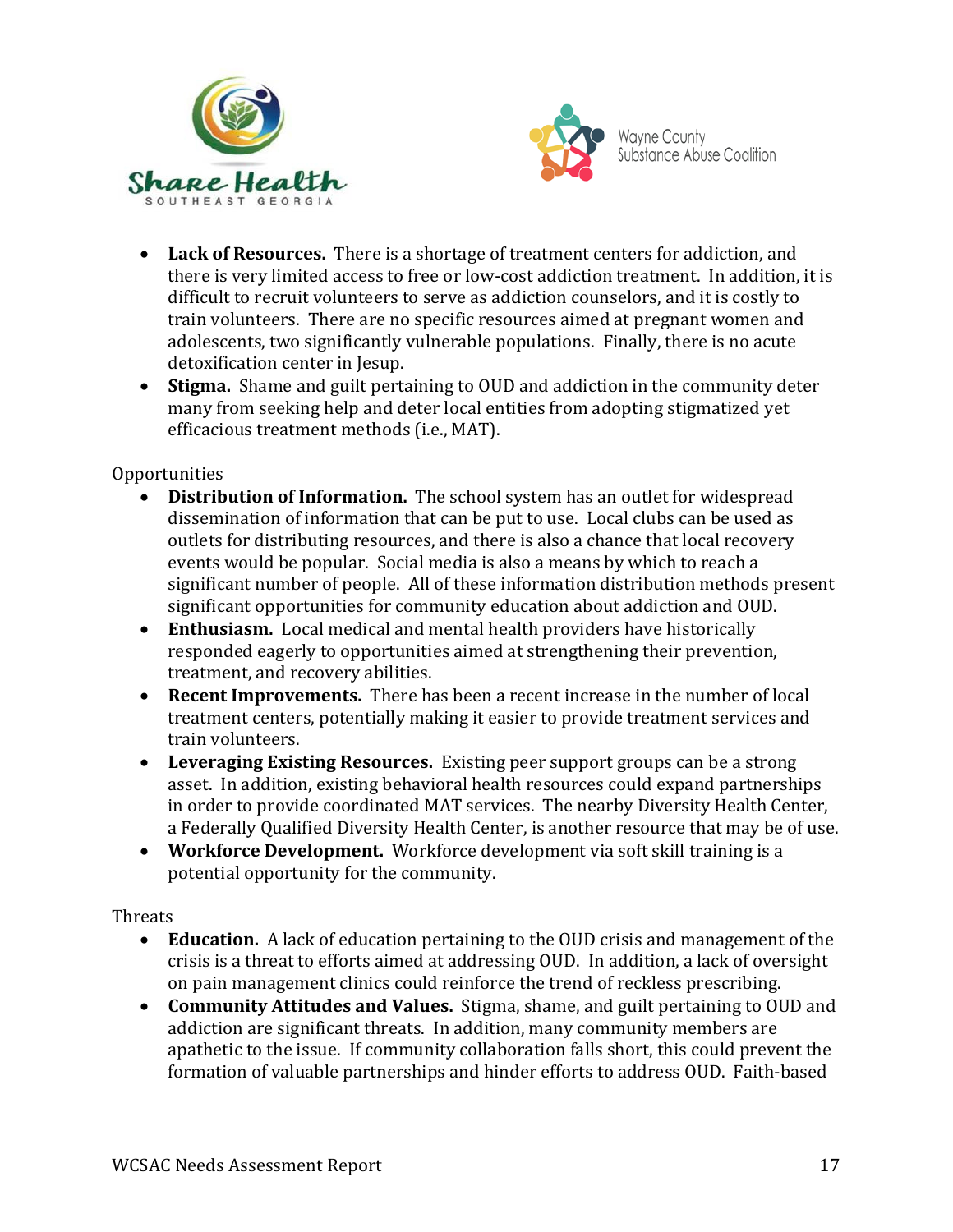



recovery services may present a barrier to care for individuals looking for secular care.

- **Lack of Resources.** A lack of funding for efforts aimed at prevention, treatment, and recovery threatens their efficacy and sustainability. A lack of healthcare and behavioral health providers presents a significant challenge. Finally, there are few individuals trained in MAT either locally or nearby.
- **Community Disadvantages.** Many community members face personal barriers to treatment such as a lack of transportation.

### *Data Boot Camp*

### *Introduction*

A data boot camp was conducted with eighteen members of the WCSAC. At the boot camp, there were several stations at which facilitators, guided group dialogue surrounding local, state, and national data pertaining to the OUD crisis. In these discussions, attendees analyzed the data provided and used it to identify the most pressing issues pertaining to OUD locally. They then brainstormed ways to address the issues. Each group rotated through each station at least once during the meeting.

### *Results*

### **Prevalence and Availability: Discussion**

- Wayne County is among the counties in Georgia with the highest prescribing rates for opioids. Southern states and coastal states also tend to have the highest opioid prescribing rates in the country; Georgia does not have the highest rate, but its prescription rate is higher than most states in the U.S. Stigma, local culture/values, a lack of law enforcement surveillance/intervention, and a lack of other effective pain management options are possible reasons why rural counties like Wayne County have such high prescription rates.
- Lower prescription rates in Chatham County, Georgia, and in Florida are surprising and may be attributed to increased law enforcement activity, a greater number of OUD resources, and the popularity of other drugs for recreational use.
- Many consider that opioids are thought of as an "easy fix" prescribed by doctors for a variety of issues, which is potentially why prescription rates are high.
- Percentage of patient days with overlapping opioid prescriptions is lower than that of many counties in Georgia while the opioid prescription rate is higher, suggesting that people do not need to see several doctors to get an adequate number of opioids.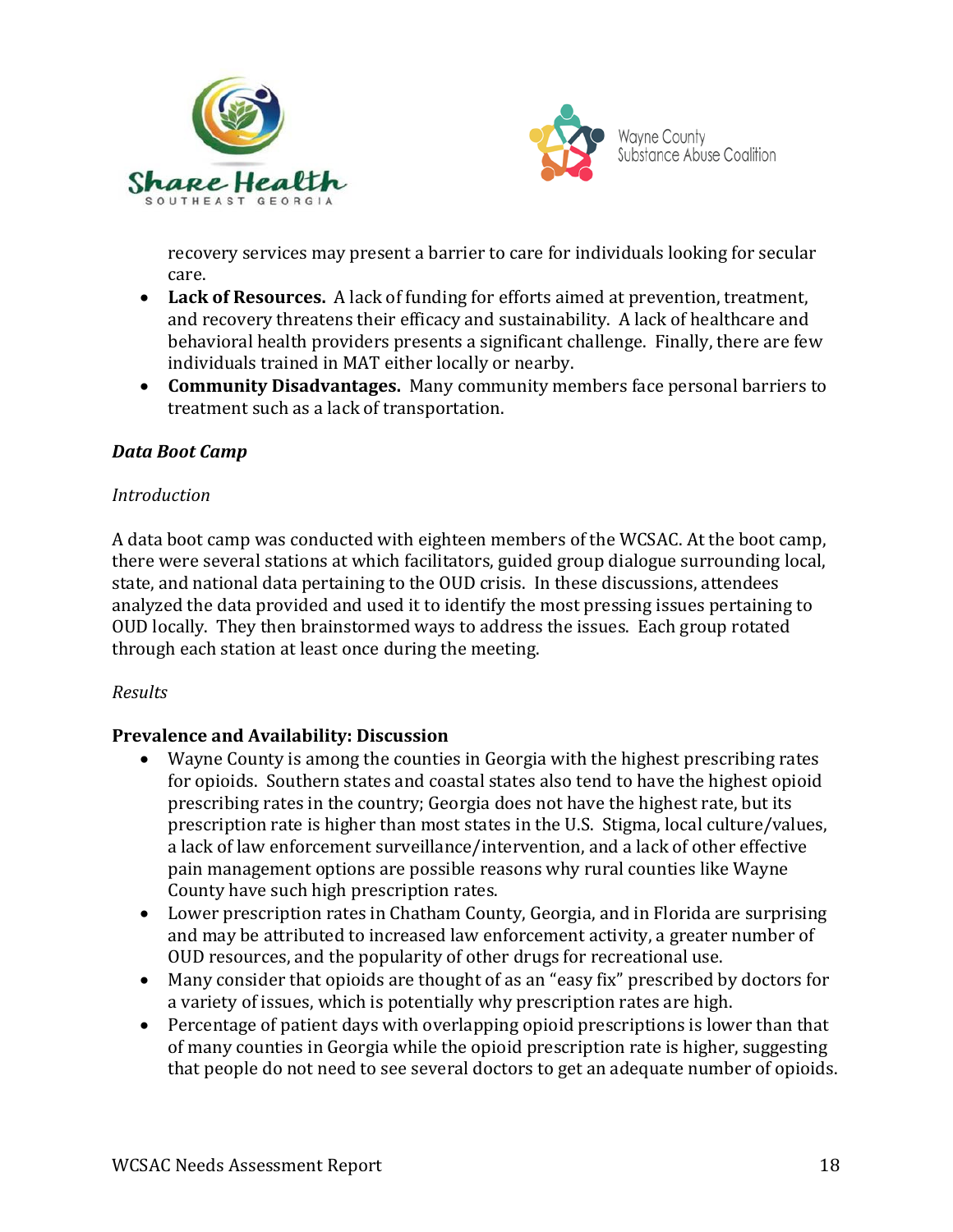



There was a "pill mill" in Jesup that saw approximately 150 patients per day, and many leave town to get their prescriptions filled.

• Oxycodone and Hydrocodone are the most seized drugs statewide by the GBI Crime Lab. People predict that heroin and methamphetamine use will go up once opioids are more tightly regulated.

### **Prevalence and Availability: Contributing Factors**

- The cost of access to treatment (i.e., low socioeconomic status).
- Local governmental divisions leading to a lack of oversight.
- A lack of treatment resources.
- A lack of oversight of over-prescription by healthcare providers and a lack of provider accountability.
- Seeking prescriptions from multiple providers in this community and in other communities.
- A lack of education.
- The previous existence of pill mills.

### **Prevalence and Availability: How to Move Forward**

- Different populations (doctors, public, law enforcement, judicial system) should be educated about the issue in ways that are specific to them. Physicians and educators should have an active presence at WCSAC meetings.
- Community members need to be united in understanding and addressing the issue.
- A case management program may be effective for improvement of the coordination of care.
- Stigma pertaining to addiction should be addressed. Those caught using opioids while working, for example, should have an outlet for seeking help. People testing positively for opioids should be able to seek help without fear of consequences.
- There needs to be a method for holding healthcare providers accountable for overprescription.
- There should be more community training for example, the Department of Public Health should meet with physicians more frequently, and the Georgia Council on Substance Abuse may be a valuable resource for community training.

# **Morbidity and Mortality: Discussion**

- Wayne County is consistently high in the state of Georgia in terms of death rates due to drug overdose and due to all opioids, and death rates have not decreased over time. On the contrary, they have risen.
- A local provider over-prescribing pain medications left Jesup 4-5 years ago after a community crackdown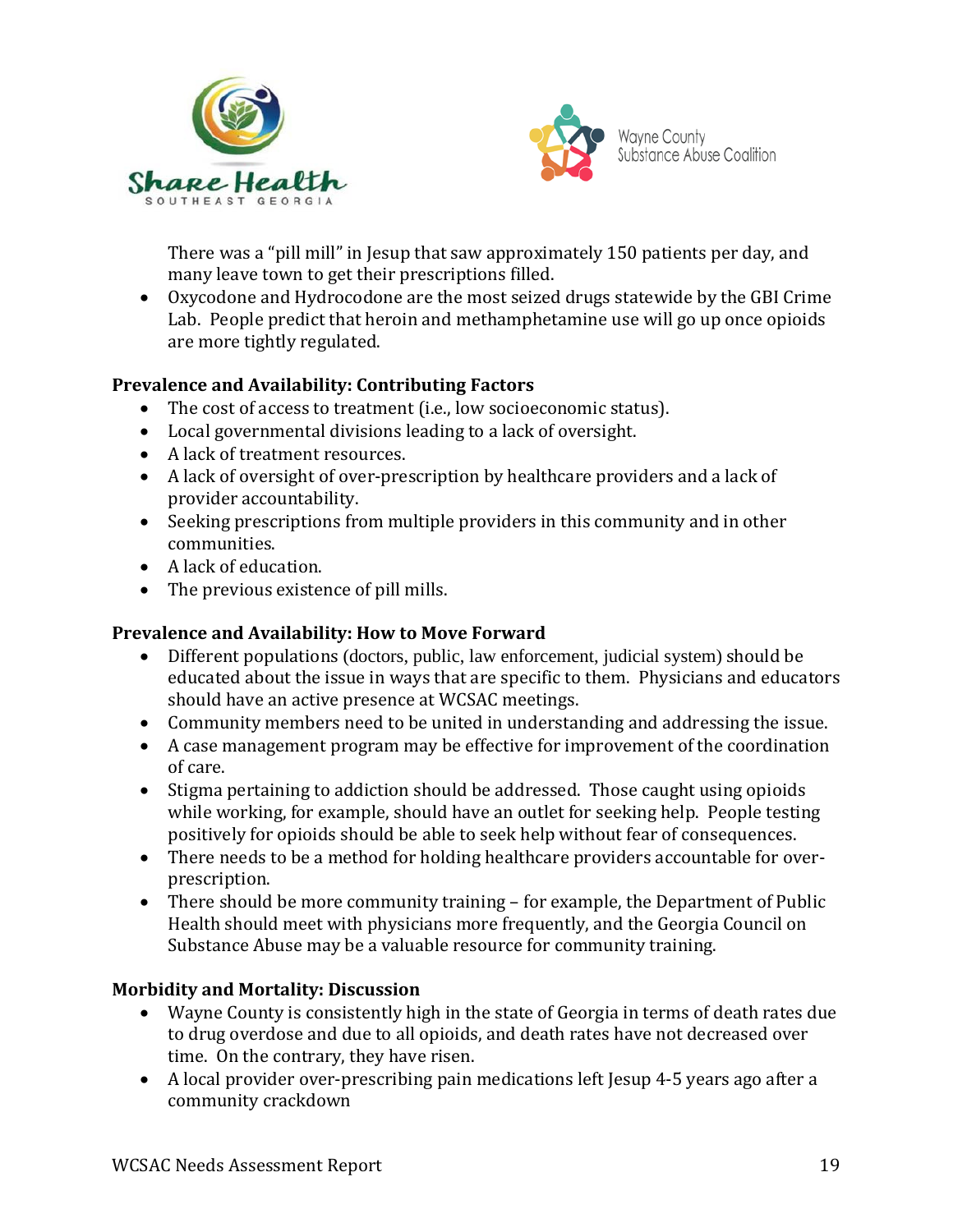



- Opioids are responsible for a significant portion of drug overdose deaths in Wayne County. Interventions such as the Prescription Drug Monitoring Program (PDMP) may be alleviating the problem.
- It is not surprising that rural counties like Wayne have higher death rates than metro areas like Atlanta; there is less to do, there is greater stigma, there are less resources, and transportation is a challenge.
- Wayne County is also among the highest in Georgia for drug and opioid related ER visits. Many suggested that there may be relapses because people return to the same environment once discharged.
- As opioid availability is decreasing due to efforts like the PDMP, it deaths to due fentanyl and synthetics are increasing, and people suspect that heroin deaths will begin increasing soon.

# **Morbidity and Mortality: Demographic Factors**

- Older populations are at risk for overdose due to medications used to manage chronic conditions.
- The 25-34 age group is also at risk; this could be due to the use of opioids recreationally. There was a party in town in which pills were poured into a bucket and people took whichever pill they fished out randomly.
- Women aged 55-74 are also at increased risk; they may be taking opioids for medical reasons, to calm nerves, or to help with stress.

# **Morbidity and Mortality: How to Move Forward**

- Education about OUD must start in middle school if not sooner.
- Community forums must be established to promote education and awareness.
- Efforts to address OUD must also be expanded to address fentanyl and heroin, as these will become increasingly problematic.
- Local government must be involved in policy aimed at holding people accountable.
- There must be an increase in local trainings by experts.

# **Secondary Effects: Discussion**

- Secondary effects of the OUD crisis in Wayne County include increased crime, increased family tensions, increased domestic violence, increased incidence of other drug use (especially as opioid availability decreases), decreased positive health outcomes, increased child abuse and abandonment, decreased ability to maintain interpersonal relationships, and decreased economic output.
- People believe that the number of high school students taking prescription drugs for recreational purposes is higher than the Georgian average, and they believe that the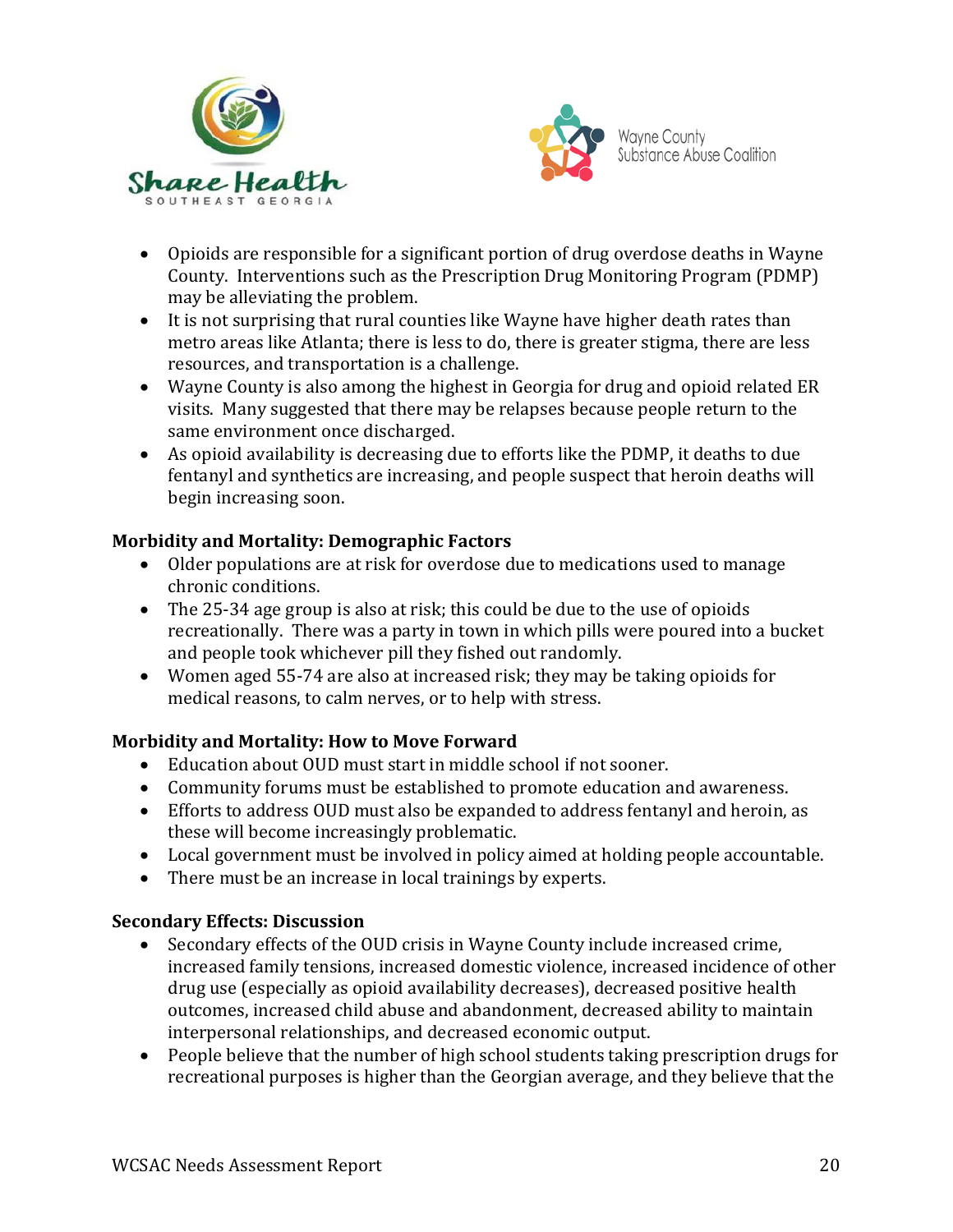



problem arises in middle school. Many believe that vaping is the gateway to other drug use.

• Many believe that maternal substance abuse is a significant problem in Wayne County and that the actual number of cases of Neonatal Abstinence Syndrome in the county is higher than reported.

### **Enforcement and Evidence-Based Practices: Discussion**

- The PDMP, by holding healthcare providers accountable for their prescriptions, has been successful preliminarily in decreasing opioid availability, but this decrease in availability may be creating other problems that are not yet apparent. For example, in other counties, spikes in use of other drugs have been reported.
- Many reported concerns about increased heroin and fentanyl use with decreasing prescription opioid availability. Some predicted that the use of these drugs will be more stigmatized than prescription opioid use, leading to less treatment seeking behavior. Law enforcement will likely be a major player in controlling these drugs.
- There is a significant stigma attached to MAT, so even providers who are certified in it face challenges with implementing the practice. Overall, education about OUD that aims to decrease stigma in the community needs to be a priority.

# **Enforcement and Evidence-Based Practices: Moving Forward**

- Coordination of care between entities would be helpful; case managers should play a more active role in coordinating treatment and recovery.
- Family therapy is a powerful tool; however, there are not enough resources in the county to implement it effectively.
- Community forums especially geared toward students (i.e., Students Against Destructive Decisions) and toward elderly populations, could play a significant role in education. Education must emphasize long-term effects of drugs as well as shortterm effects. Schools and the faith community must be involved in the forums.
- Community awareness of the problem must be enhanced, perhaps by press releases. People must understand that this is a community problem, not an individual problem.
- Education about Naloxone availability and use must be community-wide, and pharmacies must carry Naloxone more actively. There must also be follow-up procedures for people who have been administered Naloxone.
- Counseling resources must be expanded, and community education about counseling resources must increase.
- County commissioners should have town hall meetings for their districts pertaining to the OUD crisis, and elected officials must be actively educated and involved.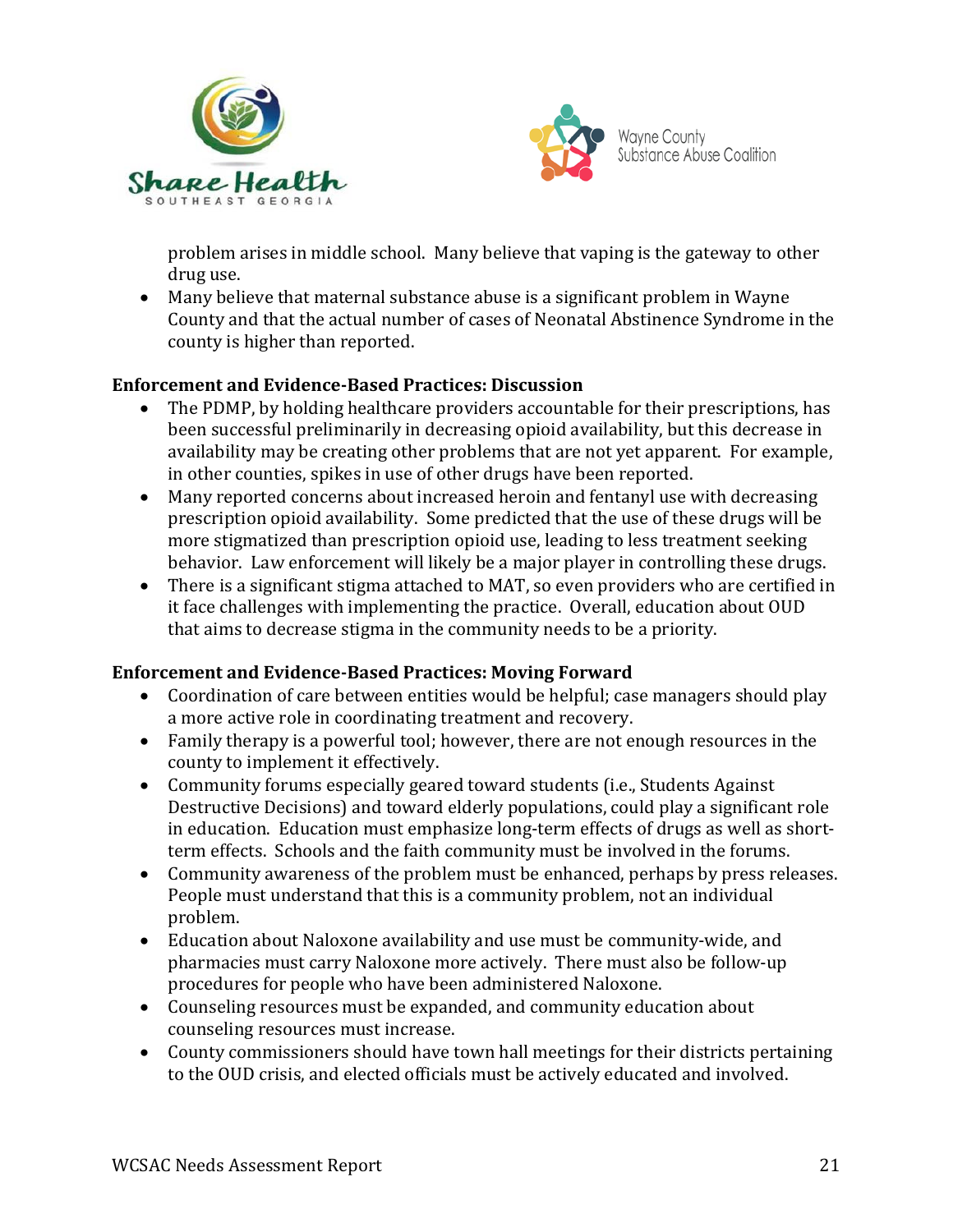



### *Focus Group Interview*

#### *Introduction*

A focus group interview was held in September and was conducted by Addison Mickens, Project Manager at Share Health Southeast Georgia. It was held with 8 individuals who are in active recovery ranging from different ages and different choices of substance abuse. The goal of this focus group is to learn about concerns of residents, particularly those who are affected by OUD/SUD and are in recovery, in Wayne County about the OUD/SUD crisis. The focus group's purpose was to gather information about the local OUD and SUD crises that would be used to help WCSAC partners and funders learn more about the issue; the information would then be used to direct efforts aimed at reducing morbidity and mortality related to opioid use in Wayne County.

### *Highlights*

- For some, compliance versus treatment readiness—incarceration as a threat, treatment as a condition—didn't necessarily yield long term results.
- Incarceration was a catalyst to recovery for some.
- Exposure to peers/others in recovery affected readiness for recovery. Regular and consistent support group meetings were identified as helpful repeatedly. Need for safe, healthy environments for peer interactions beyond meetings.
- Stigma related to OUD was a strong trend and barrier to treatment—judgement of need for help, fear of accessing help due to threat of incarceration, judgement for past decisions, judgement of fitness as a parent, embarrassed to seek help.
- Limited access to treatment: distance, wait time, no access to MAT when moved to community, feelings of isolation (often due to avoid triggers in previous environments and lack of healthier options).
- Comments of "working the system" (e.g., community resources and locations) in order to get help.
- Drug Court gave tools and support.
- Faith-based program was identified as helpful by multiple responders—need for similar long-term care and recovery was identified repeatedly.
- Distrust and disdain was expressed by multiple participants for certain recovery options/groups.
- Variation, based on environment, as to whether employment is a support. Multiple respondents identified co-workers as triggers due to their comments and behaviors related to substance abuse.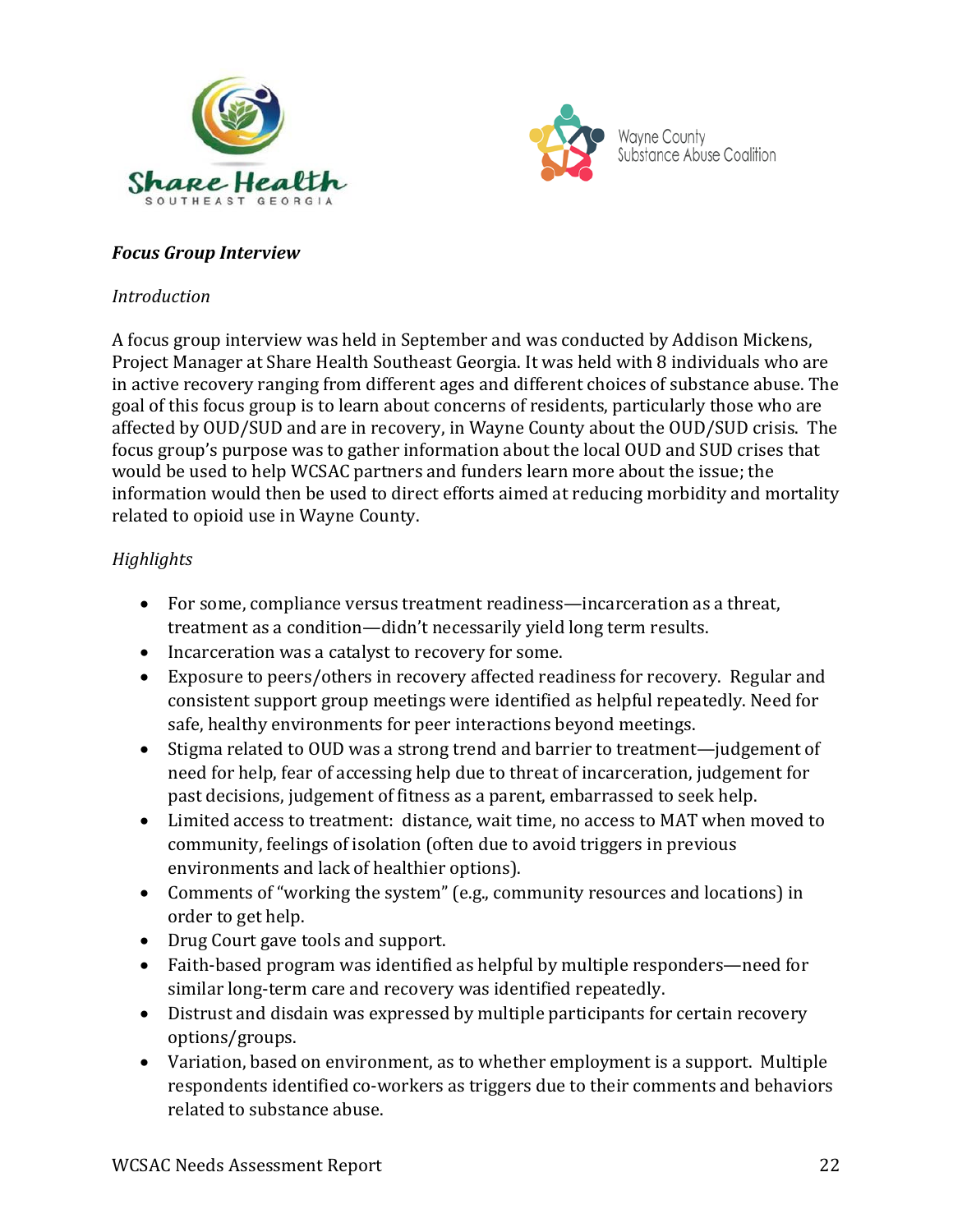



- Regarding recovery community, disjointed service, lack of coordinated effort, lack of education and information.
- Early education among children and teens was identified as critical.

# *Summary of Results*

### **Prevention**

- Some cited family dysfunction, family abuse, and being exposed to drug addiction in the home as catalysts for their initial drug use. Efforts to address the home environment are an important consideration.
- Depression for a variety of reasons, including due to having one's child removed from them, is another major catalyst for drug use in the community.
- Overuse of prescription medication is a major catalyst for addiction to opioids. Healthcare providers should be held accountable.
- Exposure to previous environments, or isolation, while undergoing treatment and recovery often fosters relapse. There must be clean environments for people in treatment and recovery.
- Education about OUD and SUD must start early. Substance use issues begin commonly in school, so students must have adequate education about the consequences.

# **Treatment**

- A lack of treatment resources exists in Wayne County the closest detoxification centers are in Waycross and Statesboro, and this was cited as a problem. Many people struggling with addiction see jail as the only alternative. In some cases, a lack of beds at available treatment centers prevents people from accessing treatment. Even jail is not truly an alternative intervention, however, as some said that substances are widely accessible even in jail.
- Seeking treatment elsewhere is difficult due to a lack of transportation and a lack of finances.
- There is a lack of diversity of treatment options and a lack of understanding of what treatment entails. Some people switch from opioids to other drugs as a form of selftreatment (i.e., less severe withdrawals).
- Community buy-in is important for the success of treatment and recovery programs; community members must be educated about the options available locally. Community forums, advertisements in the newspaper, social media presences, distribution of printed materials, and public meetings might be helpful.
- Because priority in some cases (i.e., the hospital) goes to individuals who are actively intoxicated, actively experiencing withdrawal, or experiencing suicidal tendencies, those who are not in such a dire state at the time of seeking treatment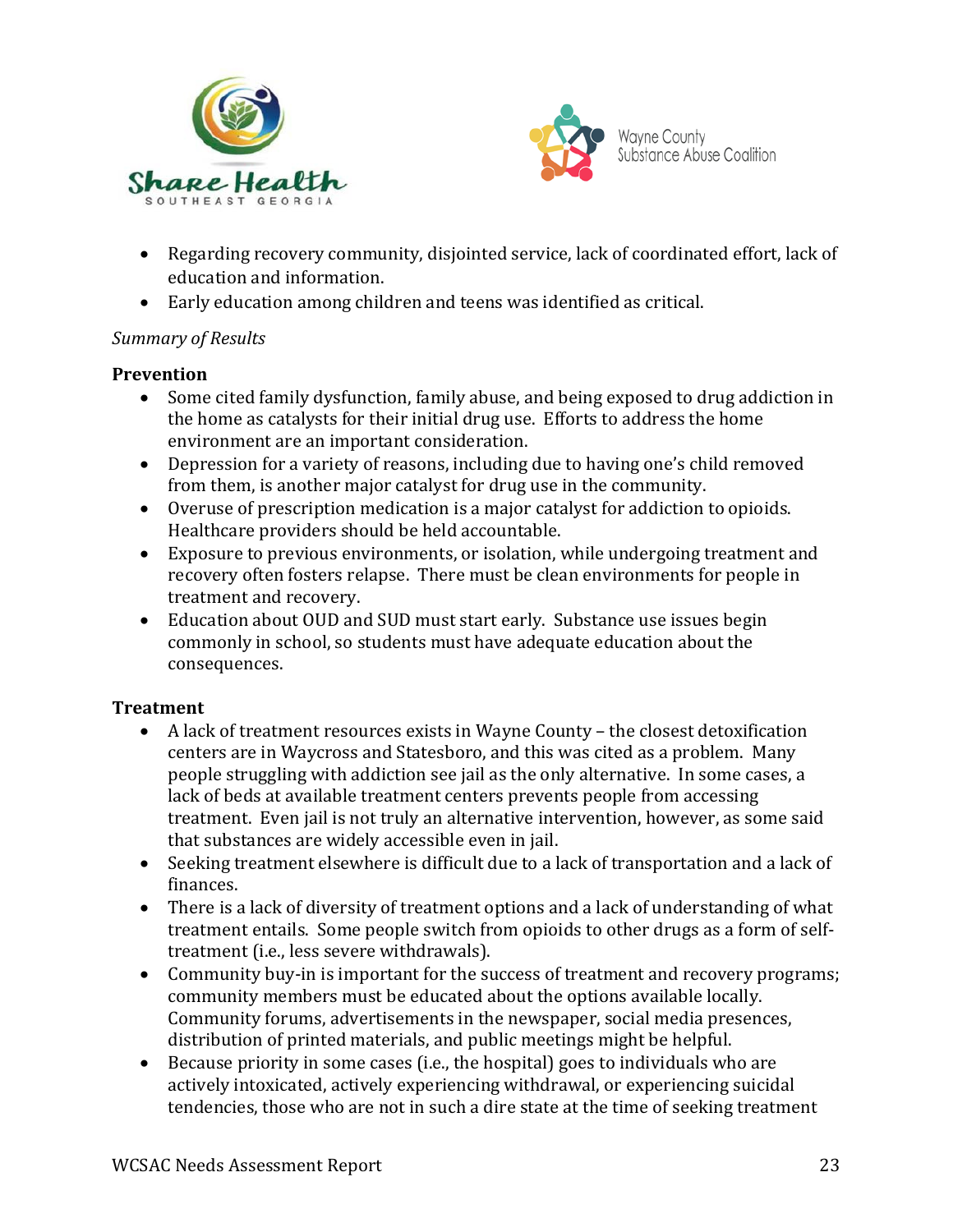



may not be able to access it. Anecdotal examples of people being given drugs or alcohol just to access treatment at the hospital exist.

- Stigma is a significant barrier to treatment; many people did not seek treatment initially because of fears of "judgey" attitudes at the treatment resources available to them. Stigma in the community was described as a significant issue.
- Related to stigma is community apathy toward OUD; people suffering from OUD are seen as criminals and undeserving of compassion.

### **Recovery**

- For many, incarceration or fear of incarceration, not an overwhelming desire to lead a drug-free life, were initial motivators for seeking recovery.
- For others, seeing other people in recovery or being around other people who were "sober" motivated them to seek recovery because they saw that they could lead a better life.
- Peer support groups such as NA, especially due to nightly frequency of meetings, play an active and vital role in recovery in the community. In other communities, NA and AA facilities had recreational activities, and people believe this may aid in attracting individuals. This also gave people a place to go while in recovery so that they were not in environments where they were exposed to drugs or in isolated environments. A safe, clean, and judgment-free social environment was cited almost unanimously as something that would have a positive effect in fighting SUD locally. It was also suggested that this environment should be accessible at all times of the day.
- Recovery efforts locally would be more efficient if they had procedures for follow-up care; many local resources, such as Drug Court, lack it or offer it only conditionally. People need places to go for follow-up care so that they may be held accountable.
- Long-term treatment and recovery options are needed in the town. Many people stated that they needed months before they were able to change their behavior for the better.
- Programs must also be evaluated for efficacy and be held accountable. Concerns were brought up that Face-to-Face's program, for instance, is inadequate and only exists for profit while other recovery agencies (i.e., Shane's Crib) have more efficacious programs.
- Recovery groups need more assistance. The local population of people maintaining recovery is not large enough to run all recovery groups.
- Many cited positive work environments as important in their recovery. Having supportive bosses and a supportive work environment is helpful for recovery; meanwhile, working with people who use substances presents a challenge.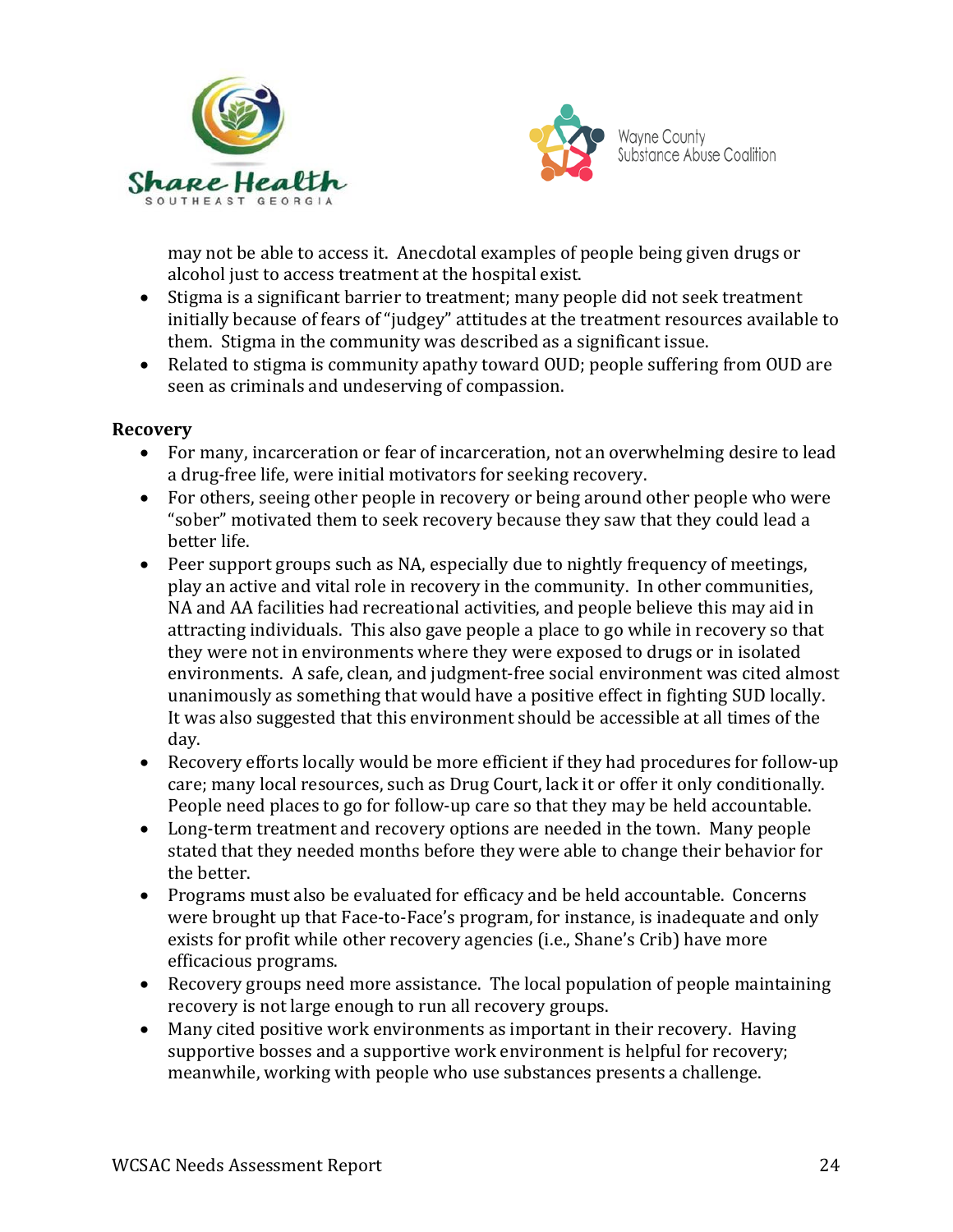



- Unity and acceptance of diversity that foster a sense of community are helpful in recovery.
- Some cited sponsorship as another important factor in recovery.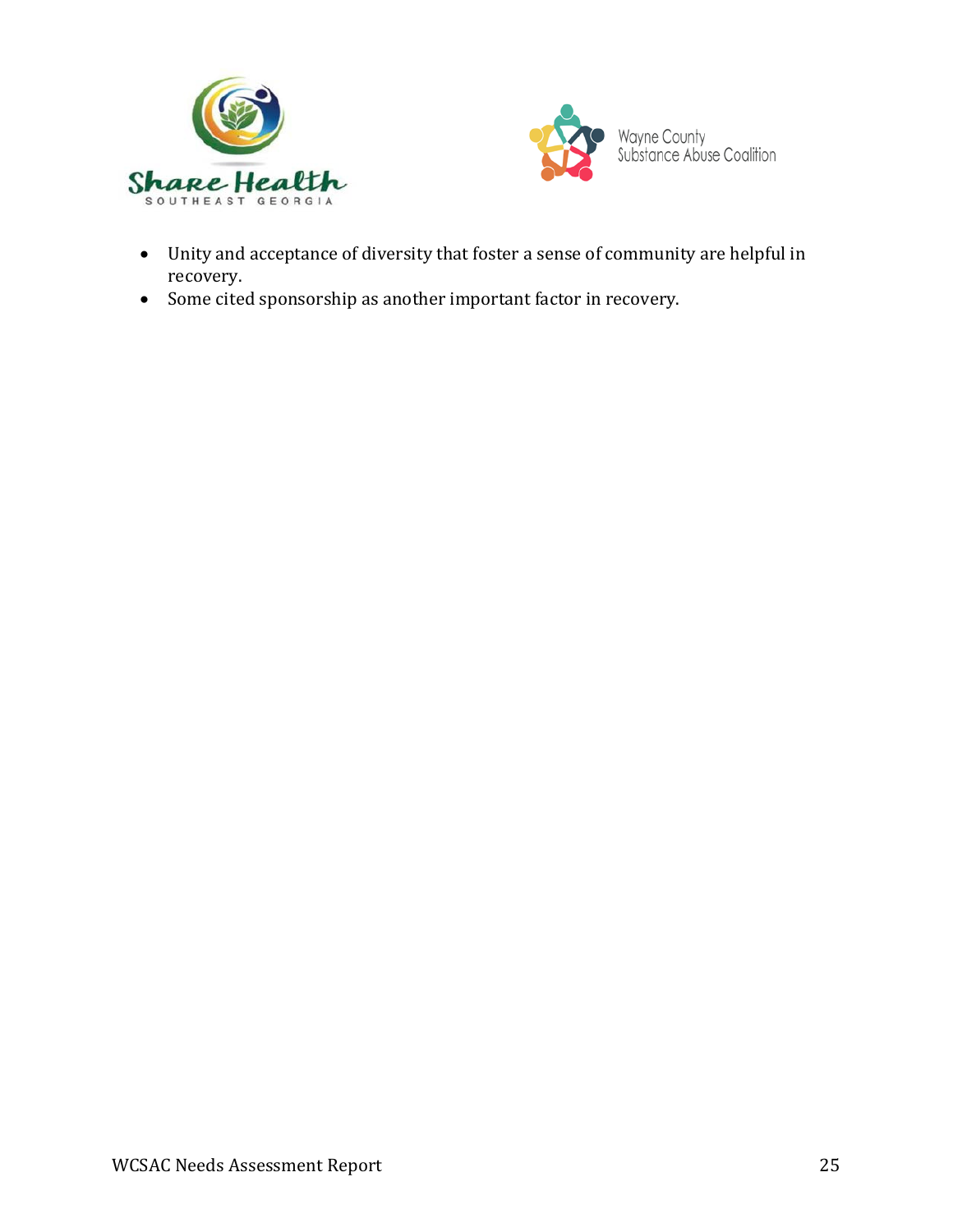



### **Discussion/Conclusion**

As various reports and data were presented to the WCSAC, partners provided their interpretation and astonishment at the current OUD/SUD rates in Wayne County. Members of the coalition provided additional feedback in the form of a SWOT Analysis and Data Boot Camp. In both organizational structuring exercises, recurring themes around limited resources, education and stigma were areas that needed work. Areas that Wayne County has strength in is recognition that OUD/SUD is a crisis that plagues the county, and that something has to be done. Areas where change can occur and have a high impact in Wayne include dissemination of information, fostering and leveraging partnerships among organizations that currently exist in Wayne.

In the areas of prevention, treatment and recovery, there are major gaps that are to be addressed and to inform workforce development and strategic planning for addressing the OUD/SUD crisis. The utilization of local resources, collaboration among multiple organizations to increase access and deliver care is essential. This can be achieved through the work of the coalition and Jump Start grants using funds from the Health Resources and Services Administration (HRSA) federal OUD/SUD grant.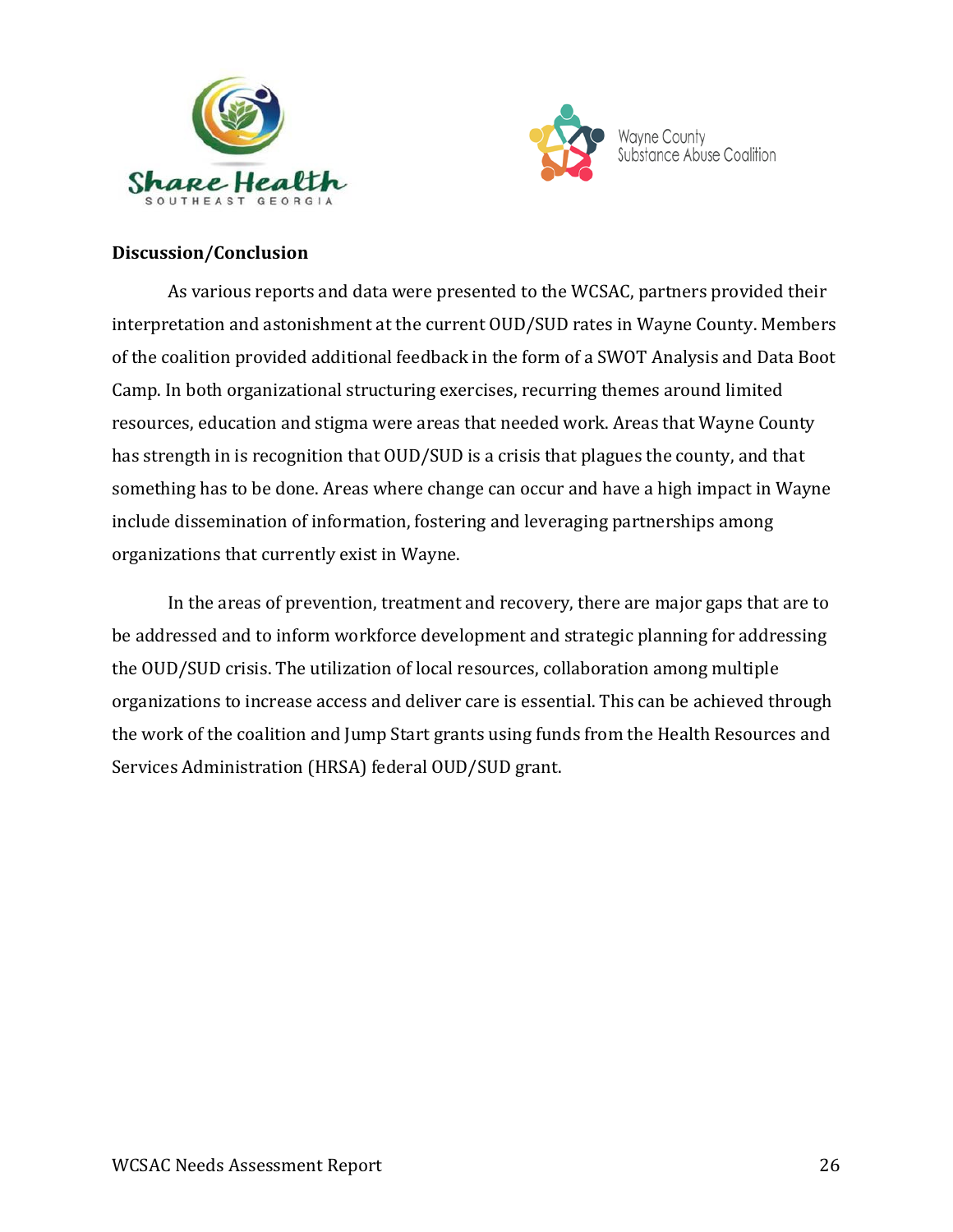



# **Appendix**

# *A.1 - SWOT Analysis*

# **WCSAC SWOT Analysis**

| <b>Strengths</b>                                                                                                                                                                                                                                                                                                                                                                                                                                                                                                                                                                                                                                                                  | Weaknesses                                                                                                                                                                                                                                                                                                                                                                                                                                                                                                                                                                                                                                                  |  |
|-----------------------------------------------------------------------------------------------------------------------------------------------------------------------------------------------------------------------------------------------------------------------------------------------------------------------------------------------------------------------------------------------------------------------------------------------------------------------------------------------------------------------------------------------------------------------------------------------------------------------------------------------------------------------------------|-------------------------------------------------------------------------------------------------------------------------------------------------------------------------------------------------------------------------------------------------------------------------------------------------------------------------------------------------------------------------------------------------------------------------------------------------------------------------------------------------------------------------------------------------------------------------------------------------------------------------------------------------------------|--|
| Community (everyone knows someone<br>$\bullet$<br>affected.)<br>Service Providers<br>$\bullet$<br>Programs/Partnership (coalition)<br>$\bullet$<br>Work source<br>$\bullet$<br>Drug Court<br>$\bullet$<br>Drug Drop Box/Drug Take Back<br>$\bullet$<br>Faith Based-Community - Celebrate<br>$\bullet$<br>Recovery<br>Outreach<br>$\bullet$<br>LEO - Partnership<br>$\bullet$<br>Recognizing there is a problem and<br>$\bullet$<br>willingness to do something about it.<br>Mental Health Awareness Committee<br>$\bullet$<br>Developing<br>Recovery Care Organization<br>$\bullet$<br>Waynehelp.org - Family connection<br>$\bullet$<br>NA/AA Meetings Daily<br>$\bullet$        | Prescription education to providers<br>٠<br>Education and awareness to community<br>$\bullet$<br>Schools, families, patients<br>$\circ$<br><b>Community Resources</b><br>$\bullet$<br>Socioeconomic deterrents<br>$\bullet$<br>High School dropout rate<br>$\bullet$<br>No positive social outlets<br>$\bullet$<br>Limited job opportunities<br>$\bullet$<br>Lack of treatment centers<br>$\bullet$<br>Free treatment - Funding<br>$\bullet$<br>Volunteers<br>$\bullet$<br>Training volunteers<br>$\bullet$<br>Nothing for pregnant women/adolescents<br>$\bullet$<br>Shame & guilt (counseling, etc.)<br>$\bullet$<br>No acute detox in Jesup<br>$\bullet$ |  |
| Opportunities                                                                                                                                                                                                                                                                                                                                                                                                                                                                                                                                                                                                                                                                     | <b>Threats</b>                                                                                                                                                                                                                                                                                                                                                                                                                                                                                                                                                                                                                                              |  |
| Information distribution within school<br>$\bullet$<br>system<br>Local medical and mental health providers<br>$\bullet$<br>eagerly respond to the opportunities<br>available for prevention, treatment and<br>recovery<br>Increase in local treatment centers<br>$\bullet$<br>Training<br>$\bullet$<br>Education/SUD<br>$\bullet$<br>Peer support<br>$\bullet$<br>Clubs for speaking and resources<br>$\bullet$<br>Recovery events<br>$\bullet$<br>Social media<br>$\bullet$<br>Opportunity to partner to provide MAT<br>$\bullet$<br>(medication, peer support, etc.)<br>FGHC - Diversity Health Center<br>$\bullet$<br>Soft skill training - workforce development<br>$\bullet$ | Not being educated<br>$\bullet$<br>Shame and guilt<br>$\bullet$<br>Funding<br>$\bullet$<br>Sustainability<br>$\bullet$<br>Apathy (non-community support)<br>$\bullet$<br>Transportation - access to care and<br>$\bullet$<br>support<br>Lack of providers in rural areas<br>$\bullet$<br>Lack of collaboration (tunnel vision)<br>$\bullet$<br>Stigma toward active addiction<br>$\bullet$<br>Lack of oversight on pain management<br>$\bullet$<br>clinics<br>Religion<br>$\bullet$<br>Medical assisted treatment (MAT)<br>$\bullet$<br>Face to Face<br>$\circ$<br>1 provider in Jesup; 1 in Baxley<br>$\circ$                                              |  |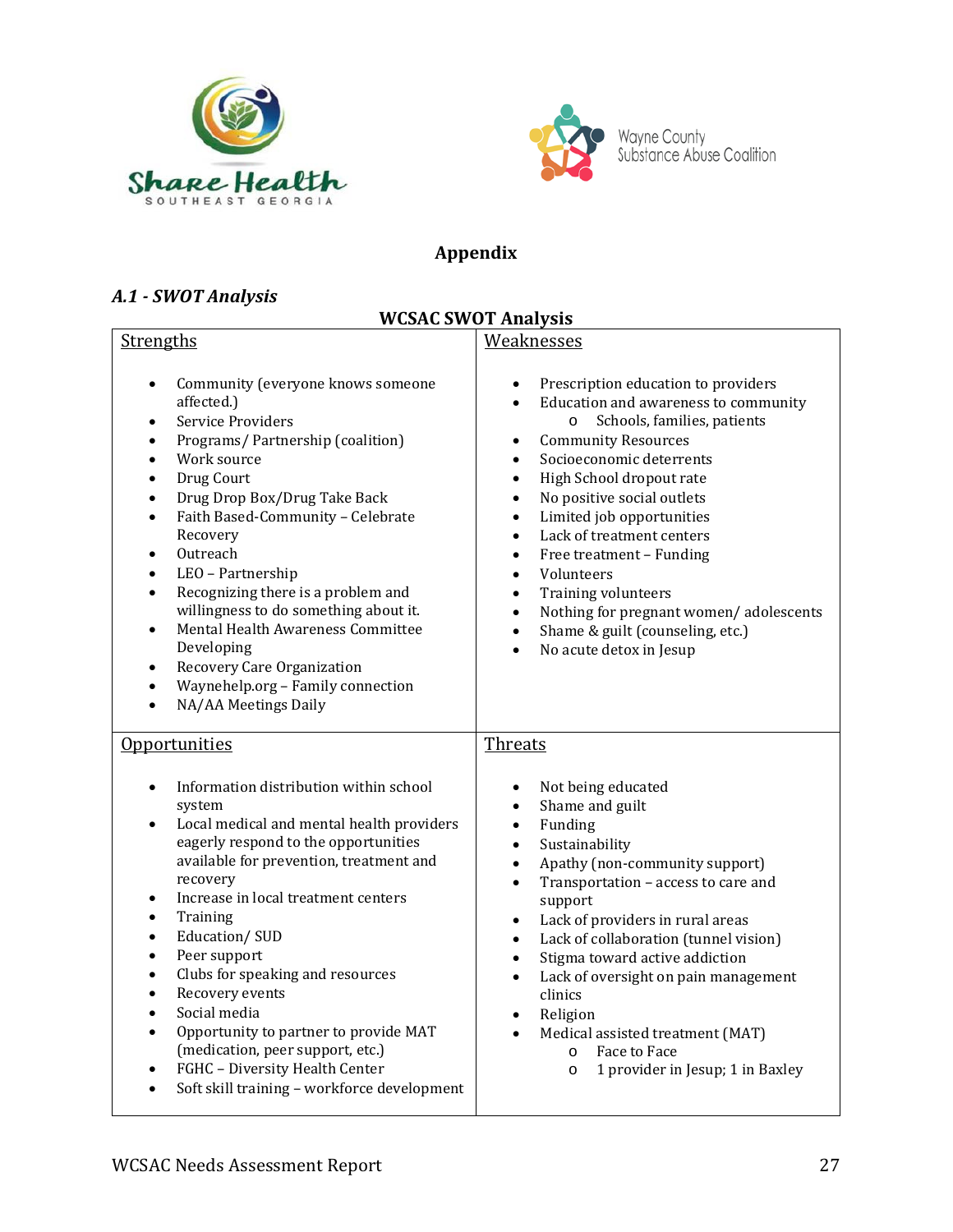



*A.2 – Data Boot Camp* 

**Data Boot Camp**

### **Station 1: Prevalence and Availability**

### **1. What do you notice about opioid prescription rates in Wayne County compared with other counties in Georgia? Zooming out, how does Georgia itself compare with the USA? Why might this be concerning? (Figures 1 and 2)**

Why are other counties a lighter color than Wayne County? Wayne is in the highest bracket. National rates are high, and this is a regional issue. Doctors may prescribe less opioids than in other counties than in Wayne. The south in the US have the highest prescribing rates. Coastal states have the highest prescribing rates. Georgia is high but not the highest. It's concerning that the trend/ high rates look like it is migrating toward Wayne County/Georgia if it's not already in the county. Rates are higher in rural counties because they are made up of mostly land. Law enforcement is not monitoring local areas. These rates are not surprising because of personal experiences lived in Wayne and the economy. Stigma and culture have a big part in the high rates in the south (bible belt). Opioids give a reason to be numb and to escape. A lot of treatment places work out west.

What about Florida? Work is probably being done there already to address OUD and drugs could be coming from Cuba. Different drugs may be used in Florida. They are amazed at how low Chatham rates are and it could be attributed to the amount of resources available. People are going to go where the medications are given, opioid users shop around. Law enforcement is probably more active in Chatham, also. What's the root cause? 1) Doctor's push different medications for incentives, 2) have a bag of pills from the doctor, 3) education, 4) poverty. What does insurance cover? (Medicaid)

### **2. What do the trends related to the percentage of patient days with overlapping opioid prescriptions in Wayne County suggest to you? How might this contribute to the availability of opioid medications in the community? (Figure 3)**

Percentage of days is less even though the rates are higher which could be due to them spending less time with the doctor. These rates are too high. Opioids are very accessible in Wayne and over prescribed. Care needs to be coordinated. Smaller counties are prescribed these opioids because it is an easy fix. "If depressed, here's a drug to take". Everything is connected to Wayne but is not overlapping. We need ways to regulate the monitoring. Contributors to the availability of opioid medications in the community include: PDMP, accountability of physicians prescribing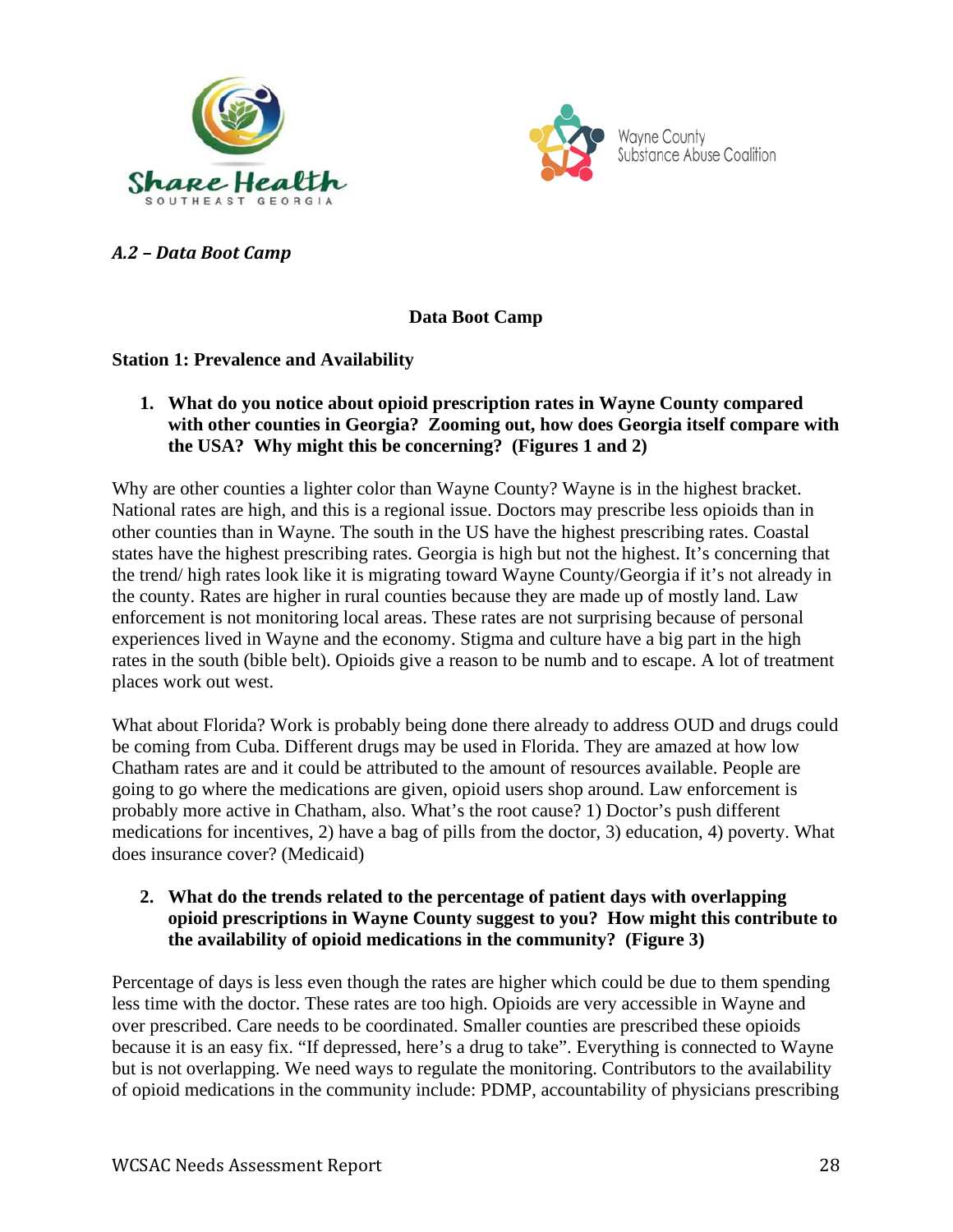



too many pills, social climate, personal relationships, having buddies, lack or resources, having a large amount of pills from the doctor and selling them. The existence of a pill mill was in Jesup seeing 150 patients a day. People also leave town to get their prescriptions filled. Telehealth contributes as well because patients no longer physically see the physician.

### **3. According to data from the GBI Crime Lab pertaining to seized drugs submitted for identification, how do opioids compare to other major drugs? What does this suggest about the types of opioids that are available? (Figures 4 and 5)**

Oxycodone and Hydrocodone are the most submissions. Heroin is going to come up once the opioids go down, promoting violence. People also are lacing heroin with fentanyl. Years 18-19 there will be or is a huge increase of Heroin and Methamphetamine because it is easier to cook and obtain. Methadone tolerance is really high. Submission rates went down in 2017; the initiative of addressing opioids happened. People in the meth houses do not use. Speed balling will occur mixing methamphetamine and oxycodone. People are purchasing and stealing Sudafed. This shift will happen because people are looking for pain relief.

### **4. What factors in Wayne County do you believe contribute to the availability of opioids in the community?**

Factors: the state charges treatment access, people are closed minded, there is a division between city and county, lack of resources, doctors are overprescribing, but its changing, people are doctor shopping, social economic status is correlated with increase of opioid use, boredom (nothing to do in Wayne County), personal relationships, family doctors, lack of accountability, pill mills – stopped approximately 3 years ago, traveling to other cities, acceptance, lack of education, and Dilaudid – people are starting to use this drug. Where are they getting it?

### **5. Based on the discussion, what do you believe are the most feasible steps for moving forward in Wayne County to combat the issue of availability?**

Education should be done in a different approach (doctors, public, law enforcement, judicial system). Community members should get on one page and not be divided and competitive. Inviting doctors and school workers to the WCSAC meeting. Having a case management program. Accountability of doctors and organizations, instead of demonizing them. Create an opportunity for those using on the job for example to be helped with seeking treatment. Create a different atmosphere in the community and a safe space with a positive drug screen. Improved system of coordinated care – flagging people who are looking for pills by having a case manager to track and coordinate the program. We can use money to put them in offices among all the patient's physicians [work source] and the office manages it. Public Health should meet with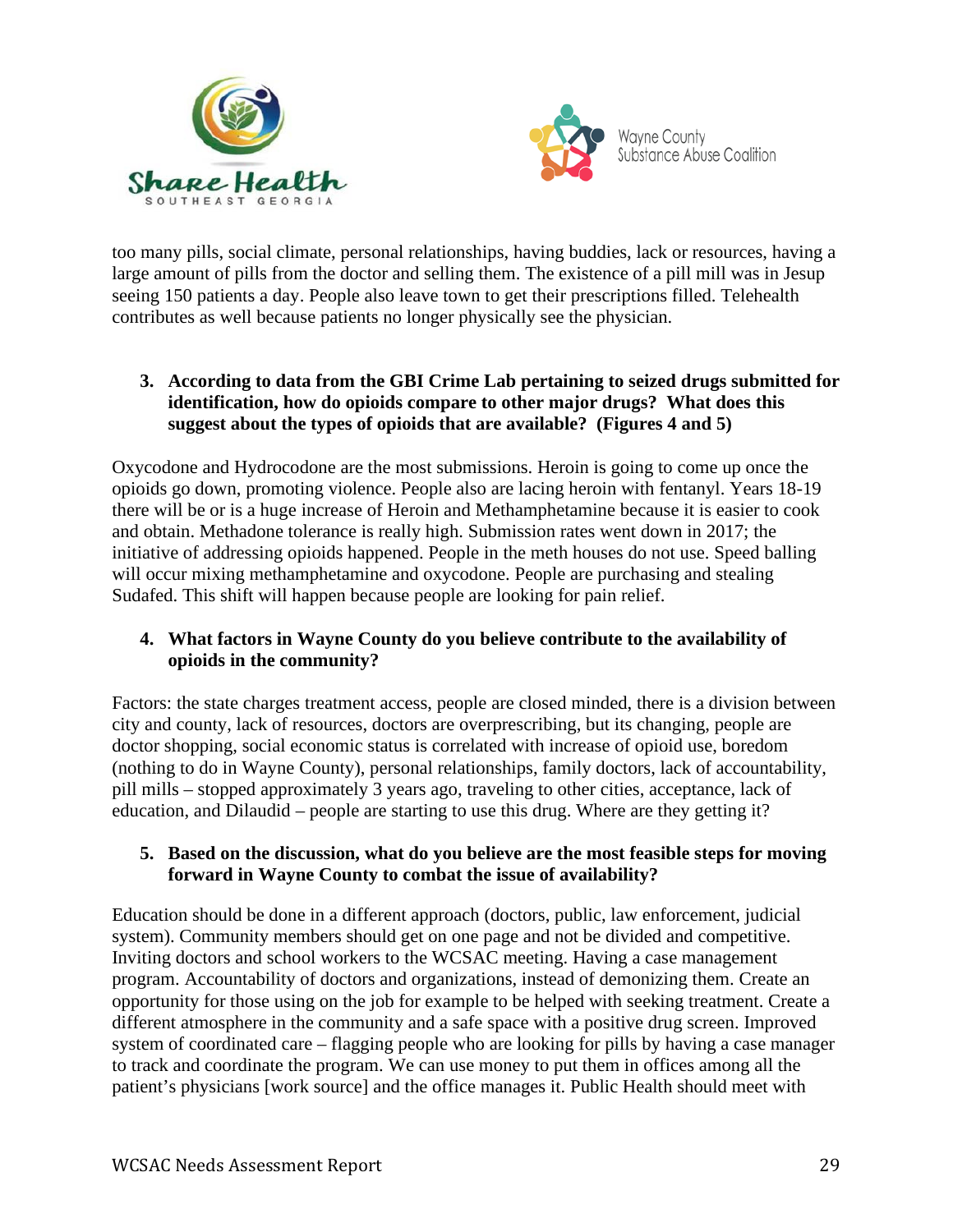



doctor offices more. Georgia council of substance abuse training peers to educate. (meetings, etc.)

### **Station 2: Morbidity and Mortality**

**1. How does Wayne Co. compare with the SEHD and the rest of Georgia in terms of death rate due to drug overdoses and death rate due opioids? Are opioids responsible for a significant portion of the drug overdose deaths? (Figures 1 and 2)**

Wayne Co. is right with Bulloch and Bulloch is a college town. Wayne Co. has been consistently high. Hasn't decreased over the years. Why is Jeff Davis high? The issue of pain clinics was raised. Opioids are a significant portion of deaths. There was a local crackdown on a local provider in downtown Jesup who ran a pain clinic in either 2014 or 2015. Citizens responded and the provider left.

Pretty high", "Wow, Brantley ahead of Wayne". Brantley, Wayne, Jeff Davis-rural, limited resources, not much employment. Can data be made to look certain ways? What the is source-hospital diagnosis. Opioid is significant.

"Wayne is really high." "What was going on in 2016?" "That was prior to any intervention, prior to PDMP or any other interventions." Opioids are responsible for a huge portion, over half most recently-rated #2 in SEHD deaths due to opioids. Huge portion is related to opioids.

**"**Jeff Davis is double Wayne. Can see why you started with Jeff Davis. We are bad, but Jeff Davis is double, but their death rate is lower." Derek explained that because of the size of the county, one death could explain the change in death rate. Significantly higher than Georgia overall. Not surprised that Wayne is higher than Metro; there is less to do, idle time, stigma, no resources, no transportation, it's rural. Opioids are a significant percentage of the data.

### **2. What do you notice about drug and opioid related ER visits in Wayne County as compared to the rest of the SEHD and the rest of Georgia? (Figures 3- 5)**

Wow-Highest for this period. Highest on every chart, every year. Wow! With discharge, where did they go? Was it back to the same environment? How many of those are the same people returning? It's not always the homeless man on the street. It's professionals as well. Stigma prevents access locally. Asked why "Wow"? "This is our town. We don't want to know it's that high. When you see the comparison, you don't want to know it's that high. When you see the comparison, you want to know why Wayne has higher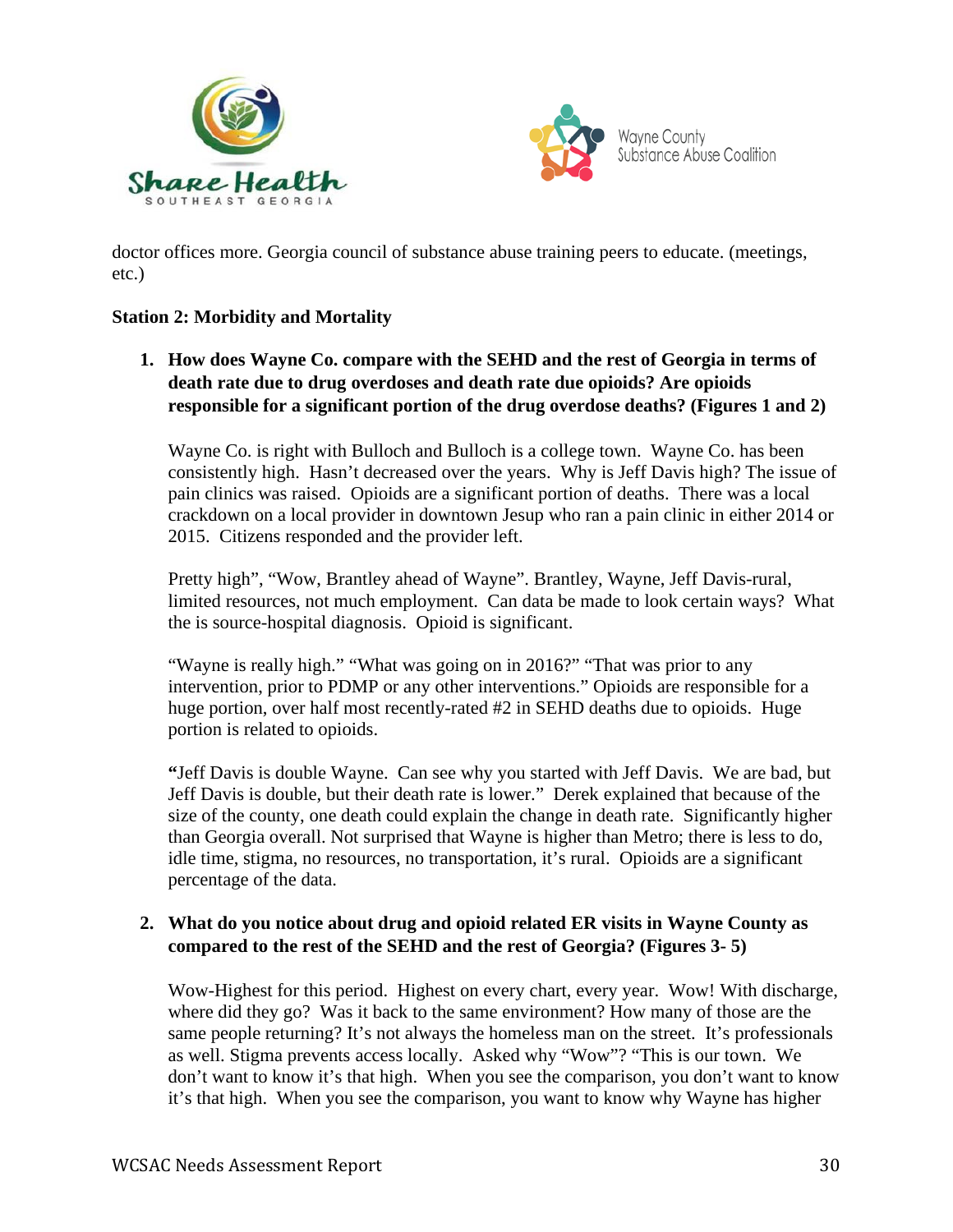



rates than metro. It turns a light on." "Resources are stretched here, but also there is the stigma (small town). You don't want to share with someone you may go to church with. The cost is also identified as prohibitive."

Aligns with previous data. What's the linkage? Rates are not calculated in smaller counties where data is less than 5. Question of how data is calculated, by hospital or county of residence? Police officer again questioned how accurate the data was. His source was police reports from another nearby county. Crack down on physicians locally has had an effect. Education of physicians has seen improvements. Length of prescriptions has also changed. People are going to other places to get drugs. Change in traffic routes for drug traffic-interstate travel.

"Oh my gosh, we're #1!" Questioned what "Age Adjusted" rate meant. Explained it excluded really old and really young (babies) population. They wondered if every county measured the same. Numbers seem "high" based on discussion with hospital staff. Explained that it was based on county of residence.

Several shocked reactions. "We outdid Jeff Davis. Highest rate is in Brantley Co." Explained it was county of residence. Jeff Davis not contiguous. Talked about the planes dropping drugs in the river several years ago.

# **3. What do you notice about the trends in opioid overdose deaths over time in Georgia from 2010-2017? (prescription opioid compared to other opioids. (Figures 6 and 7)**

Death rates have risen. Heroin has stayed kind of the same, but we expect heroin rates to rise. As prescribing is restricted, drug dealers know how to shift drugs. Physicians here (some) are becoming more restrictive. *Would like to see prescribing rates for Wayne Co.*

Rise in Fentanyl and synthetics. Heroin looks to have leveled out. "People on the street I serve say heroin and fentanyl are on the rise". Opioid is dropping because of availability.

Over half of the drugs are related to opioid. Definitely increased starting in 2013 or 2014. Heroin not on the rise yet.

Trends have risen obviously. There was a little dip in 2016 and fentanyl started to rise. Is this because of intervention? Pill mills moved through Wayne County. Was really bad for a while. Law enforcement became involved and Pain Clinic was shut down. They had business in Florida too. Opioids are the issue. We bet that 2018-present would show an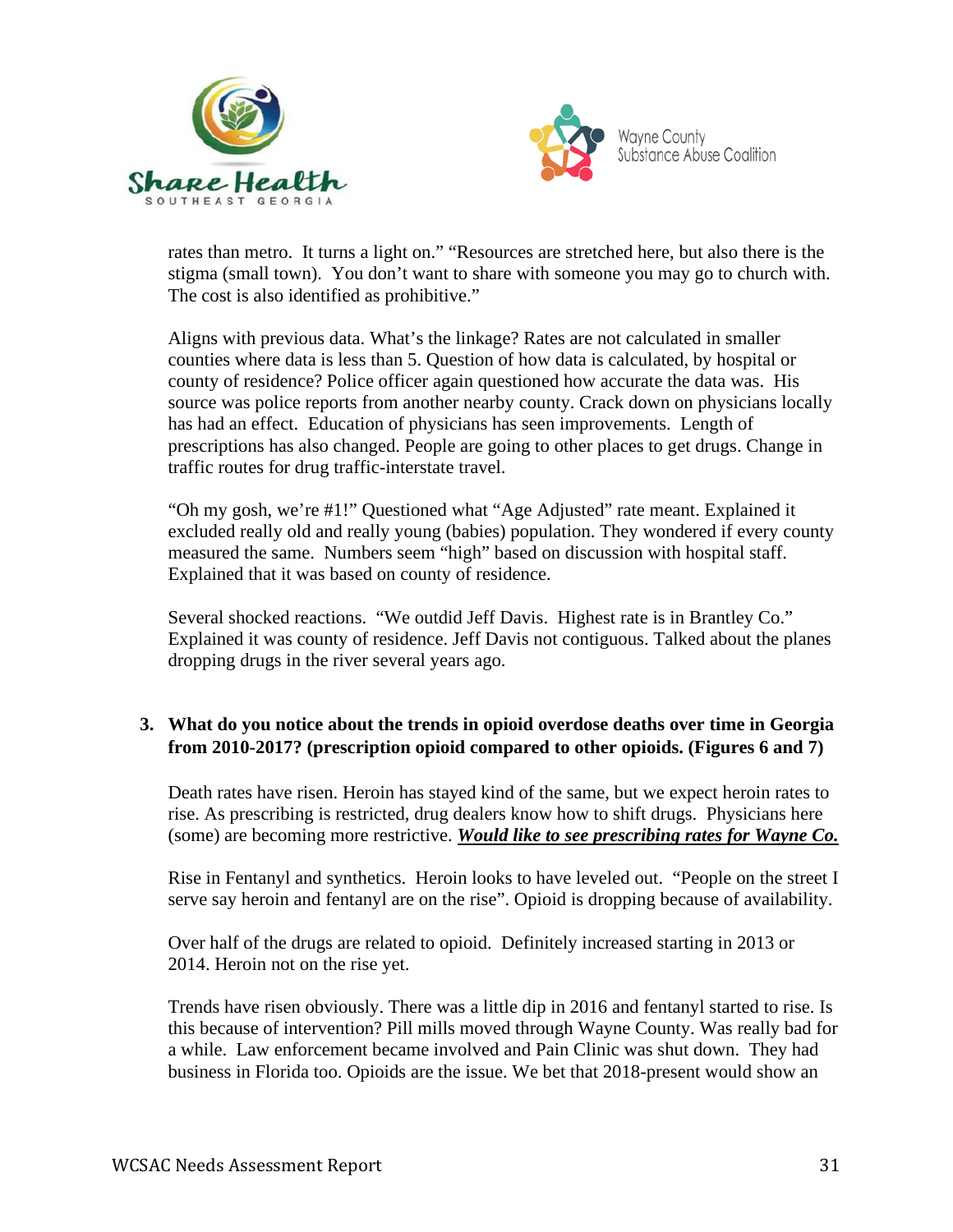



increase of fentanyl and heroin and a decrease in opioids due to PDMP and law suits. Encouraged them to think about what process will be used to address this.

### **4. Are there any demographic factors that stand out to you related to opioid- related ED visits and hospitalizations in Georgia? What might be the reasons for this? Do you think that the situation in Wayne County reflects the wider trends in the state? Why or why not? (Figures 8-10)**

Overdose by seniors with more chronic conditions; 25-34 year old ER visits-poverty? Group was challenged on assumptions of why: prescriptions older people have been on for years, possibly. For younger people, could be lack of entertainment in rural area. There was a party where pills were poured into a bucket and they took unknown pills. Definitely seems to be more of a rural issue. Also, overlooked resources. In rural areas, there is less to do and there are fewer eyes on you….and not just kids.

25-34 age group and older population. Older population is because of chronic conditions.

25-34 high group. Could be teens taking to calm anxiety? Older females (55-74) taking for medical reasons. Older women also may be taking to calm nerves or stress related.

Not the black population; strategies different for older women than other groups. Doctors are struggling to wean off.

### **5. Based on the discussion, what do you believe are the most feasible steps for moving forward in Wayne Co. with combating the issue of morbidity and mortality? Are there any target populations whom you believe should be addressed first, for example?**

Because drug use starts young (data says 15 yrs), education has to start at Middle school. Students Against Destructive Decisions. Have a receptive BOE, but given their data, the Board will be receptive.

Community forum for education and awareness; prevention education among students.

Education-people don't know difference; people don't understand. But we have to address fentanyl and heroin. Need good legislative bills to prohibit some practices and incentives. NO \$\$ incentives. Need to fix legislative issues and involve legislatures. There is a legislative luncheon on November 28 with Family Connections. Derek to provide talking points. Georgia Council on Substance Abuse, advocacy training in October. An invitation to the whole coalition will be sent out.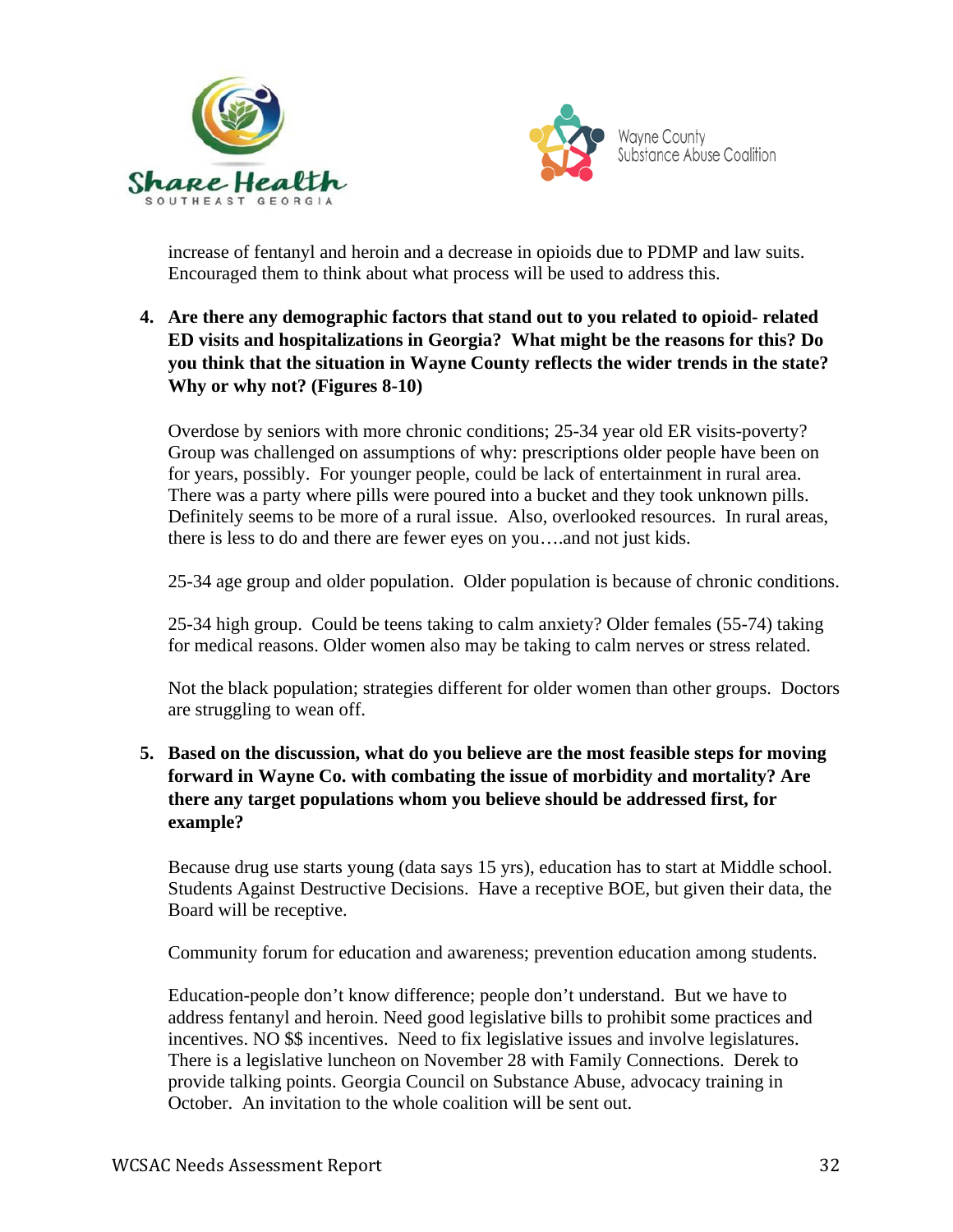



(One of the groups didn't get to Question #5)

#### **Station 3: Secondary Effects**

### **1. What important secondary community effects of opioid abuse (i.e., unemployment, child neglect, crime, etc.) are you aware of in Wayne County?**

Group 1: Leads to crime. Also breaks the family apart, increases domestic violence and child abuse. As pills become harder to get then the effect will be other drug use on the rise (heroin especially). Makes it harder to maintain your health and you are unable to establish trust with anyone.

Group 2: Drugs contribute to all factors and effects everyone in some way; employers, school, families.

Group 3: Abandoned children or child abuse and domestic violence. Theft and crime rates get higher. Jail population is crowded and most of it is drugs. No economic stability Group 4: Crime rate soars. Time and money spent to combat drugs is increasing. Affecting families and especially children; growing up without a parent or parents

**2. In 2013, what percentages of high school students in Georgia had taken a prescription drug for non-medical purposes or had been offered illicit substances on school property? Is this surprising to you? Do you believe that the situation in Wayne County is better, worse, or the same as the statewide data? Do you think that this contributes to the propagation of the opioid crisis? (Figures 1 and 2)**

Group 1: these numbers are too low, see more of this now than before. Juul is becoming an issue because kids are now sneaking their drugs in them

Group 2: These numbers have to be old, they are too low. Middle school needs to be addressed; this is the starting point for vaping.

Group 3: Wayne county is worse than these numbers show. Need to incorporate drug interdiction into talks about vaping, vaping is becoming the gateway for drug use. It is easy to hide

Group 4: vaping is the first step to drug use, they think vaping and drugs are a quick fix and help them feel better. Our numbers in Jesup are higher than those shared today.

### **3. What stands out to you in the data from the Wayne County Student Health Survey that is administered to students in grades 6-12? (Figures 3-5)**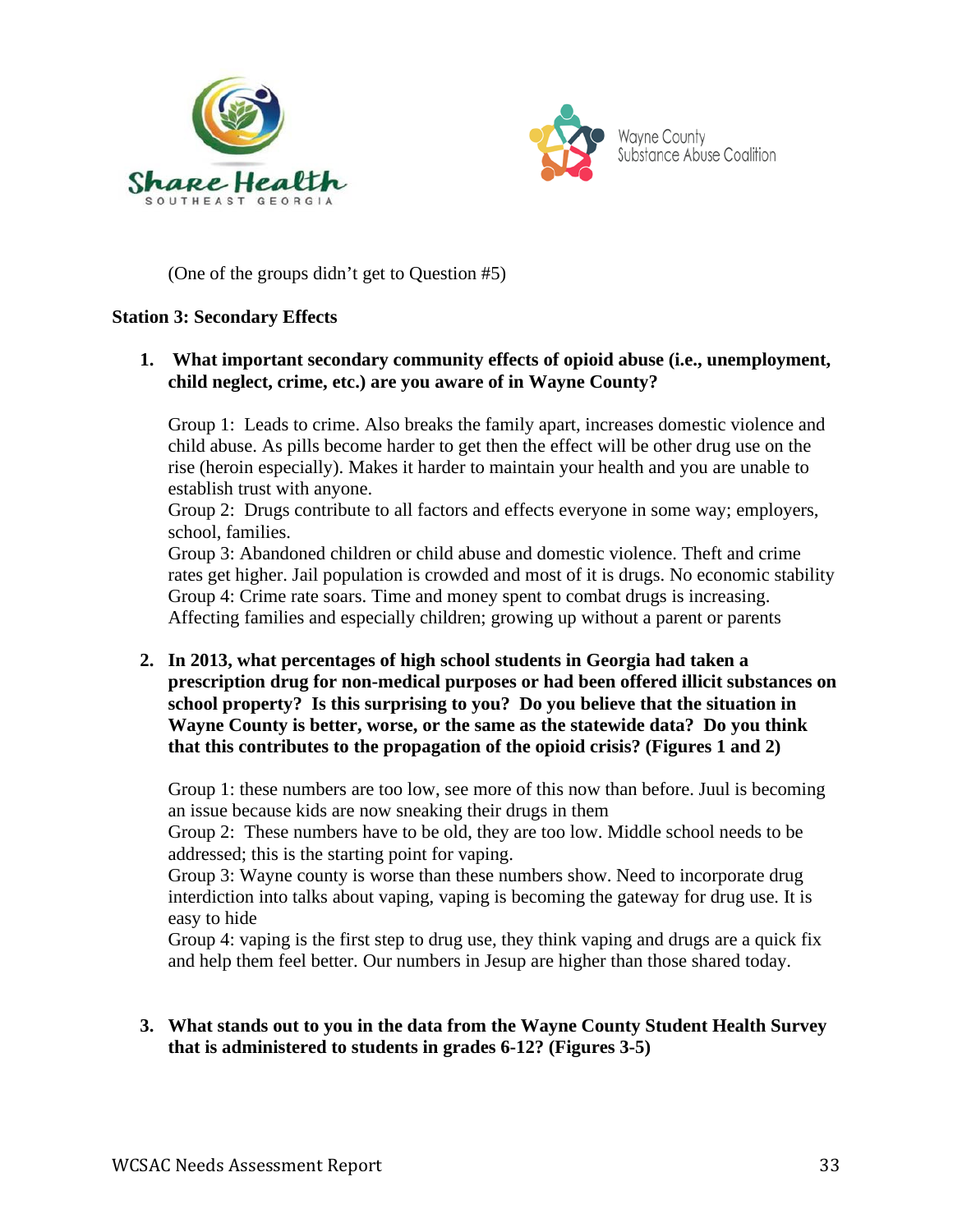



Group 1: Students know as they get into higher grades in school which students to approach with drugs and which ones not to.

Group 2: hearing at an early age that it will help the student to relax and calm down Group 3: Number s are starting to increase in Middle School and they keep climbing until kids figure out who will or won't do drugs

Group 4: Problems start increasing in Middle school, that is the starting point. One student will tell another, here take this it will help you feel better.

**4. Do you believe that maternal substance abuse is a significant problem in Wayne County? What might data pertaining to Neonatal Abstinence Syndrome imply about the impact of maternal substance abuse as a whole in Wayne County and Georgia? (Figure 6)**

Group 1: Believe that the prenatal numbers should be higher that is being reported Group 2: Did not get to question, ran out of time Group 3: This is a significant problem and then ran out of time Group 4: Ran out of time

All groups ran out of time for the last 2 questions.

- **5. Are you surprised by law enforcement data? Are figures higher or lower than you expected? Are you surprised by the DFCS data? Are figures higher or lower than you expeted? Why might this sbe? (Data Set 1-2)**
- **6. Based on the discussion, what do you think are the most urgent secondary effects that need to be addressed in Wayne County? What are the most feasible steps for beginning to address them?**

### **Station 4: Enforcement and Evidence Based Practices**

**1. Do you believe, based on preliminary data, that the PDMP has been successful in curtailing unnecessary opioid availability? If not, why do you think so? If so, in what ways and why are they important?**

There is a decrease. There is a positive trend, but could that be creating other problems that we don't know yet? Are we seeing a spike in heroin because of this decrease? One individual stated that Clinch County was seeking a spike in Dalotin(?) (liquid morphine). This has obviously been effective; doing what it's supposed to do. But, people are migrating to meth and heroin. One individual asked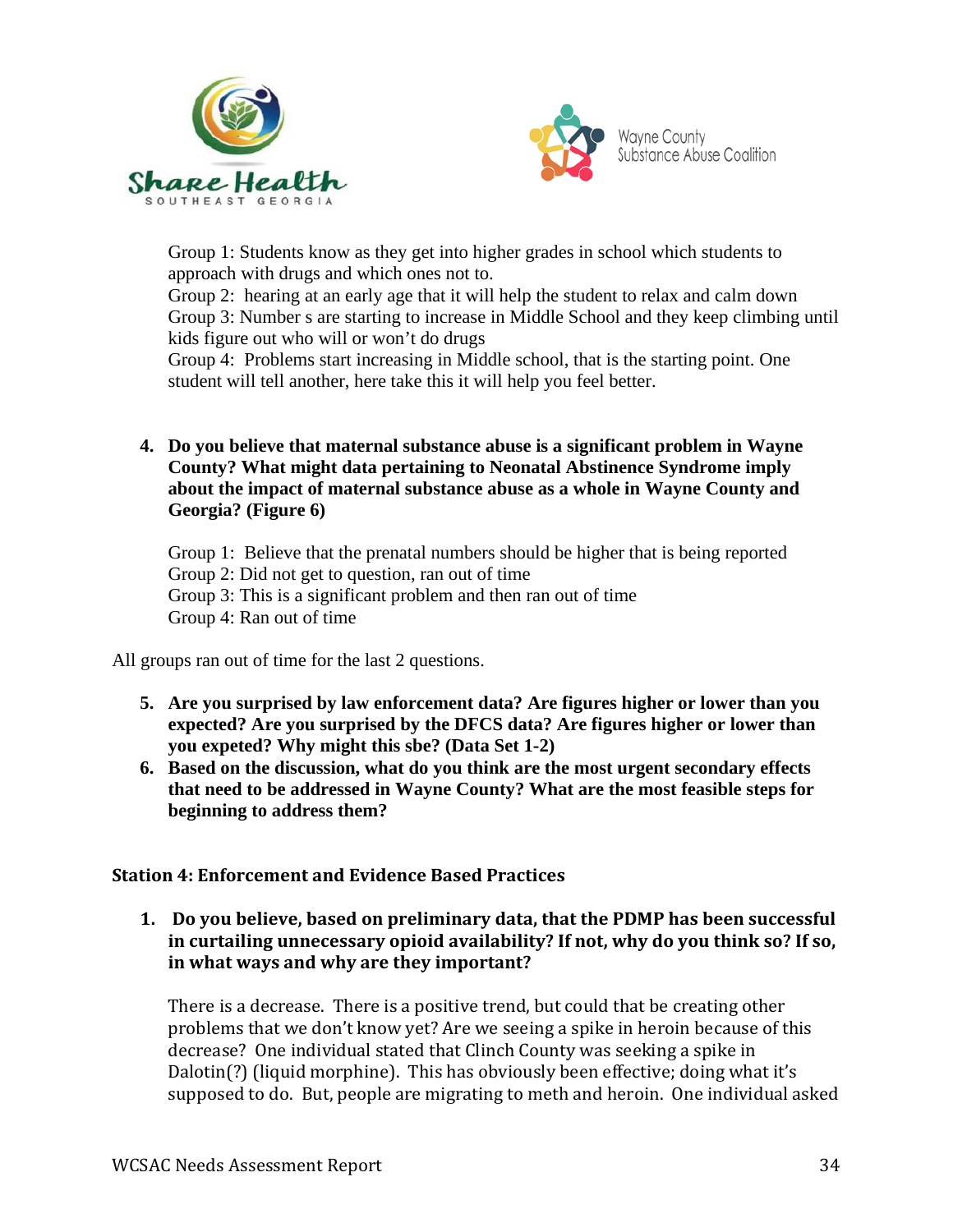



how insurance plays into this? The response was that it doesn't go into the insurance system if you don't use it. Insurance/Medicaid changes at the first of the year. Providers are not required to enter into the PDMP if less than 3 days or 26 pills.

**2. Many national findings point to the risk of increased heroin use in response to a decreased availability of prescription opioids. Do you consider this to be a significant risk in Wayne County? If so, what additional challenges might that post to this coalition? How can the community work to prevent an increase in heroin use?**

Increased heroin use is a concern. One clinician pointed out that they would want to know if we have resources to help. Resources for de-tox are very slim, especially for clinicians who are MAT certified. There is such a stigma attached to it. Where can people live to do outpatient? There are resources in Jesup, but treatment or after plan has to include past issues, like criminal and treatment, which is hard for people to share. Screening is critical to get appropriate help. The trend looks like we'll be dealing with heroin and fentanyl. People will stigmatize heroin use more than prescription meds. Drug court: 86% of people in drug court started using marijuana at 12 or 13. Uninsured people can't get to doctors for drugs for pain. One respondent pointed out that the response to heroin will come from law enforcement. There is absolutely no doubt that there is a risk for Wayne County. Gravitating toward fentanyl because the demand is there – you can see this in the crime and DV rate as well.

There is not good enforcement in Wayne County because there's not enough manpower to enforce. Everyone has to be on-board.

If a caseworker could follow an individual from beginning to end and check on the person all the way through that would be helpful. Need more resources and has to be coordinated. This individual described it as a "hub" of coordination for each person in treatment/recovery.

Shane Crib is a transitional house. Tend to look at this as brain injury that needs years to re-program. Addiction is a family disease – family members need support as well. Family therapy is time consuming. One individual suggested having family days. Kids need a voice. Currently, there are not enough resources for staff to do family therapy.

Need people to buy in that this is a social problem to get resources.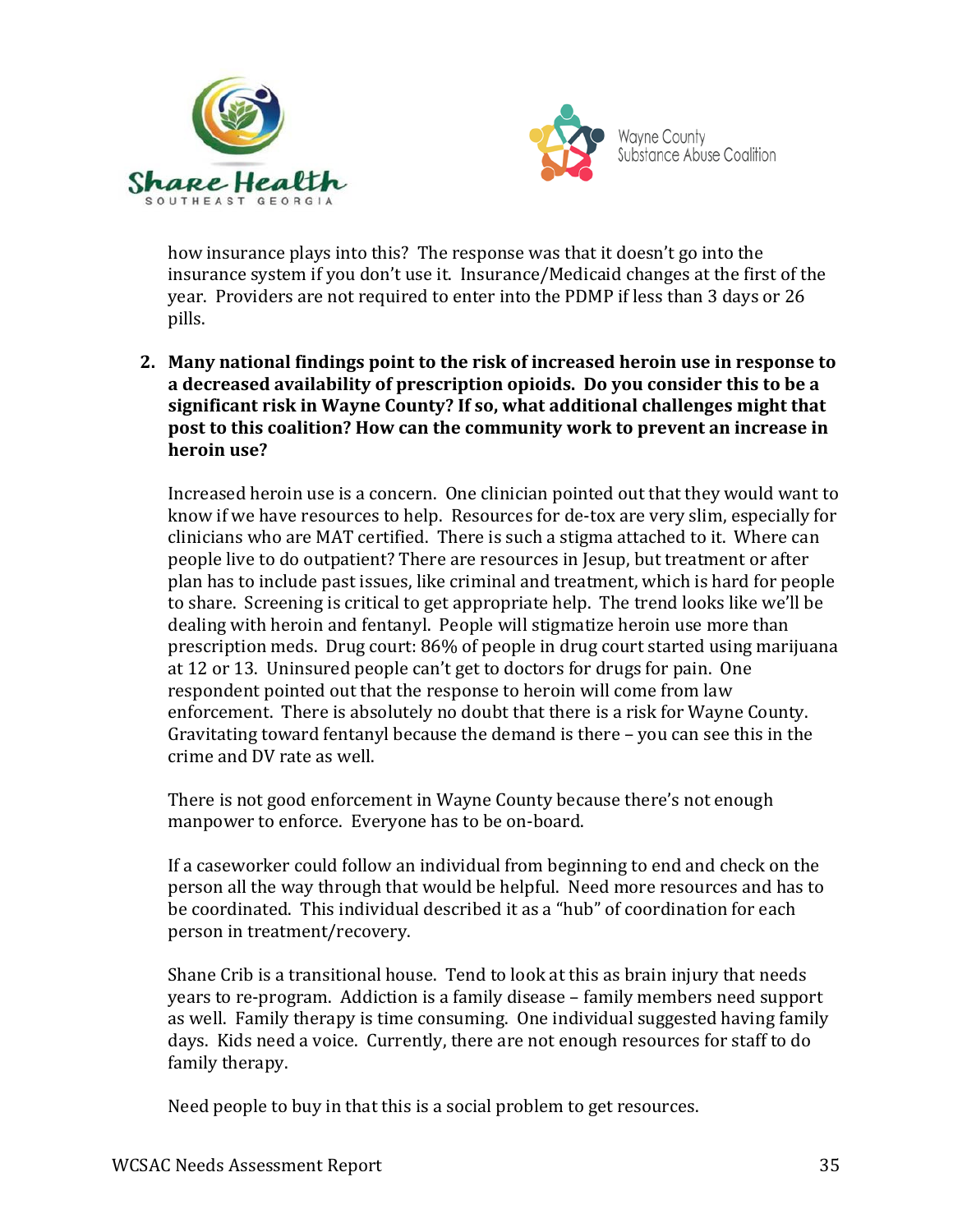



# **3. Do you think community forums can play an important role in Wayne County? In what ways?**

Yes – part of public education needs to be highly focused on students and elderly. Students again destructive decisions (SADD). One respondent stated that they don't think current education stresses the long-term effects of drugs over a life time. This will make a difference down the road. The economic value will be tremendous in terms of employment, overcrowded jails, etc. Schools need to be involved as well as the faith community. People often go to the pastor and school counselors when they are in trouble.

Need awareness/newspaper articles to bring recognition that this is a community problem, not an individual problem. Then, stigma will decrease.

SPLOST – if asked for 1% to treat addiction disorders would probably get voted down.

### **4. Discuss the roles that Naloxone distribution and MAT play, or could play, in addressing the OUD crisis in Wayne County.**

People need to be educated on what to do if a loved one overdoses. Pharmacies need to be educated to carry Naloxone. There needs to be more education and wraparound services with counseling. Some providers don't feel counseling is important. If done properly, there should be a team that includes a physician and therapist and a whole buffet of services.

Stigma – you are not clean if you are still taking drugs. This needs to be part of community education. There also needs to be something after someone is administered Naloxone. The drug court currently doesn't take people on MAT. Each individual is different in how long they will need MAT.

Trauma informed care was offered through the Georgia Council on Substance Abuse. Asked, what happened to you? Treatment modalities.

**5. Based on discussion, to what extent, and in which ways do you believe that we can attain results similar to those experienced via PDMP implementation? What are feasible first steps to take in working toward those results and handling challenges that they might bring? How might we be able to hold community forums?**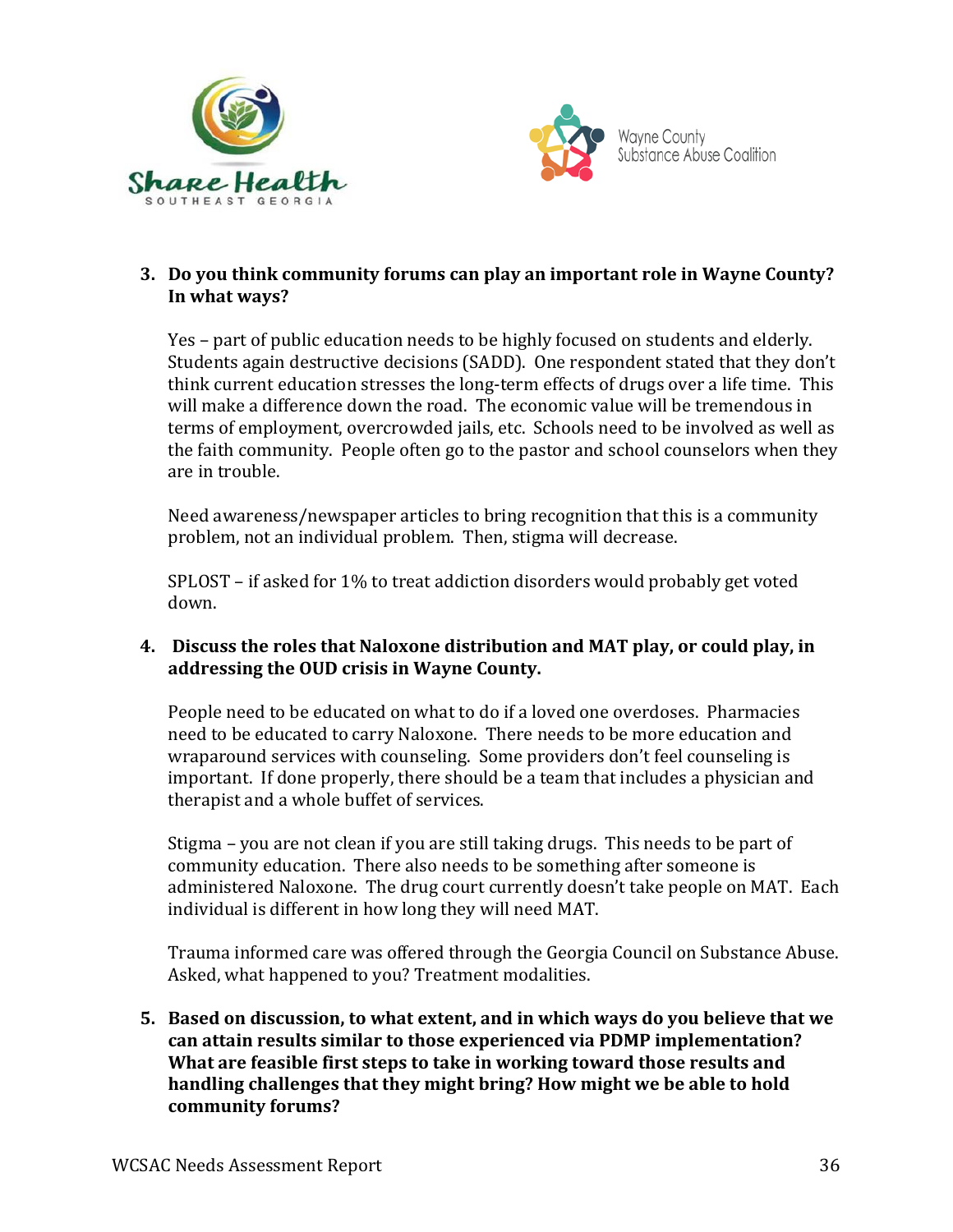



County commissioners should have town hall meetings for their districts and have someone talk about this. Elected officials need to have this information. They also control the budget. Rotary was mentioned. Someone talked there last month. There needs to be a flow chart.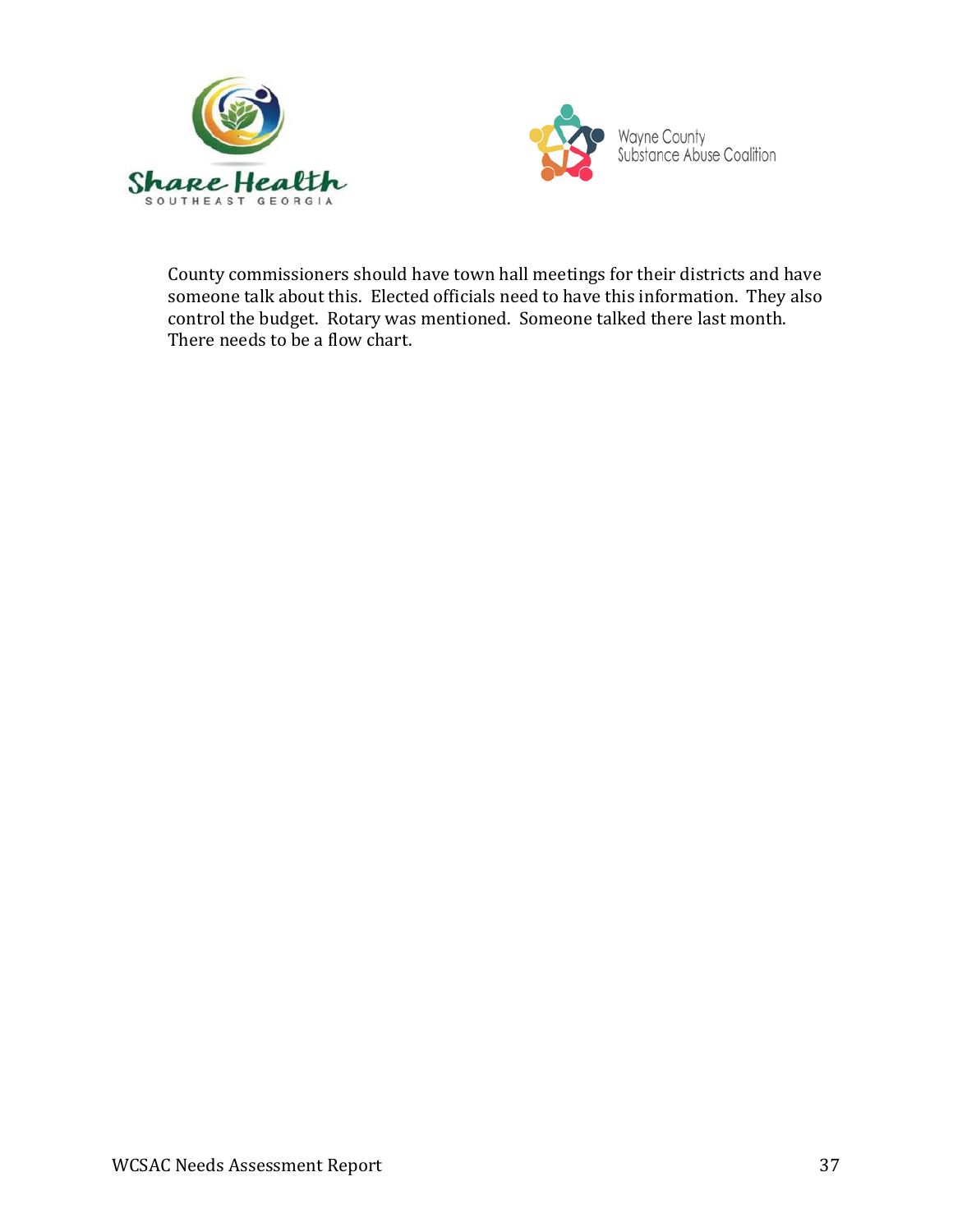



*A.3 – Focus Group* 

# **Focus Group Questions**

# **Wayne County Substance Abuse Coalition Share Health Southeast Georgia**

| энаге пеани эминсам осогда                                                                                                                                                                                                                                                                                                                                 |
|------------------------------------------------------------------------------------------------------------------------------------------------------------------------------------------------------------------------------------------------------------------------------------------------------------------------------------------------------------|
| <b>Focus Group Discussion Guide</b>                                                                                                                                                                                                                                                                                                                        |
| <b>All Informed Consent Signed: Yes/No</b>                                                                                                                                                                                                                                                                                                                 |
| Group Number                                                                                                                                                                                                                                                                                                                                               |
| Date:                                                                                                                                                                                                                                                                                                                                                      |
| <b>Number of Participants:</b>                                                                                                                                                                                                                                                                                                                             |
| Male:<br><b>Female:</b>                                                                                                                                                                                                                                                                                                                                    |
| <b>Introduction:</b>                                                                                                                                                                                                                                                                                                                                       |
| You are being asked to volunteer to discuss your views on Opioid Use/Substance Abuse<br>Disorder in Wayne County for a planning grant conducted by Addison Mickens, Project<br>Manager at Share Health Southeast Georgia. This is in partnership with the Southeast Health<br>District, Wayne County Health Department and Share Health Southeast Georgia. |
| Thank you for agreeing to participate in this focus group. The purpose of this group is to<br>continue to learn about concerns of residents in Wayne surrounding OUD/SUD, in particular,<br>those who are affected by it and are in recovery.                                                                                                              |
| The goal is to take this information and inform WCSAC partners and funders about the issues<br>to help reduce the morbidity and mortality related to Opioid use.                                                                                                                                                                                           |
| The information you provide is confidential and will not associate your name with anything<br>you say in the focus group. The focus group will be recorded so that all of your thoughts, ideas<br>and opinions are heard and documented. No names will be attached to the comments you make<br>during the final analysis in presenting findings.           |
| The entire group may take up to 90 minutes. At any time during the focus group session, you<br>may refuse to answer any question and withdraw from the group.                                                                                                                                                                                              |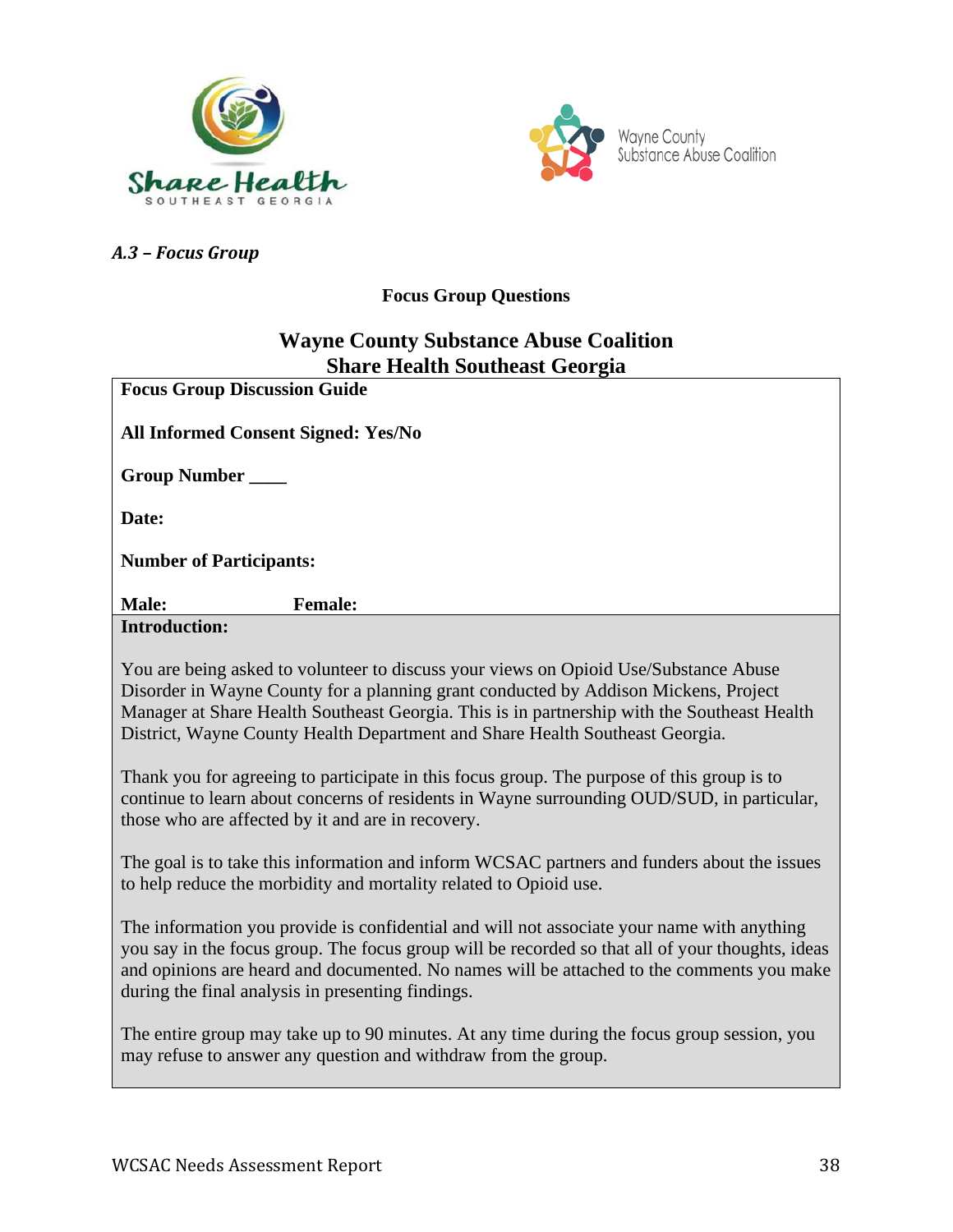



We ask that all participants respect each other's confidentiality by keeping information discussed private and not shared outside of this sharing space.

Please be advised that Share Health will take every precaution to maintain confidentiality of your words; however, the nature of focus groups prevents us from guaranteeing confidentiality. We would like to remind participants to respect the privacy of your fellow participants and not repeat what is said in the focus group to others.

If you have any questions, you may contact myself or Barbara Bruno listed on your copy of the informed consent.

#### *Ground Rules*

I have a list of ground rules; however, you are welcome to suggest others. After participants brainstorm, make sure the following are on the list:

- Everyone should participate
- Everyone should be respectful
- Everyone's ideas are important and have merit
- One person speaks at a time to ensure everyone who provides thoughts are heard
- Information provided in the focus group must be kept confidential
- Stay with the group and please do not have side conversations
- Turn off cell phones if possible (silence them)
- Have fun

Are there any questions before we begin?

#### **Questions:**

#### **Section 1: Recovery from an Individual viewpoint**

I will first begin with questions about being in recovery from a general viewpoint. "Recovery is a process of change through which people improve their health and wellness, live self-directed lives, and strive to reach their full potential."

- 1. How did you end up in recovery? What was the catalyst that pushed you?
	- How can we change those things that hinder you from getting into recovery?

Notes: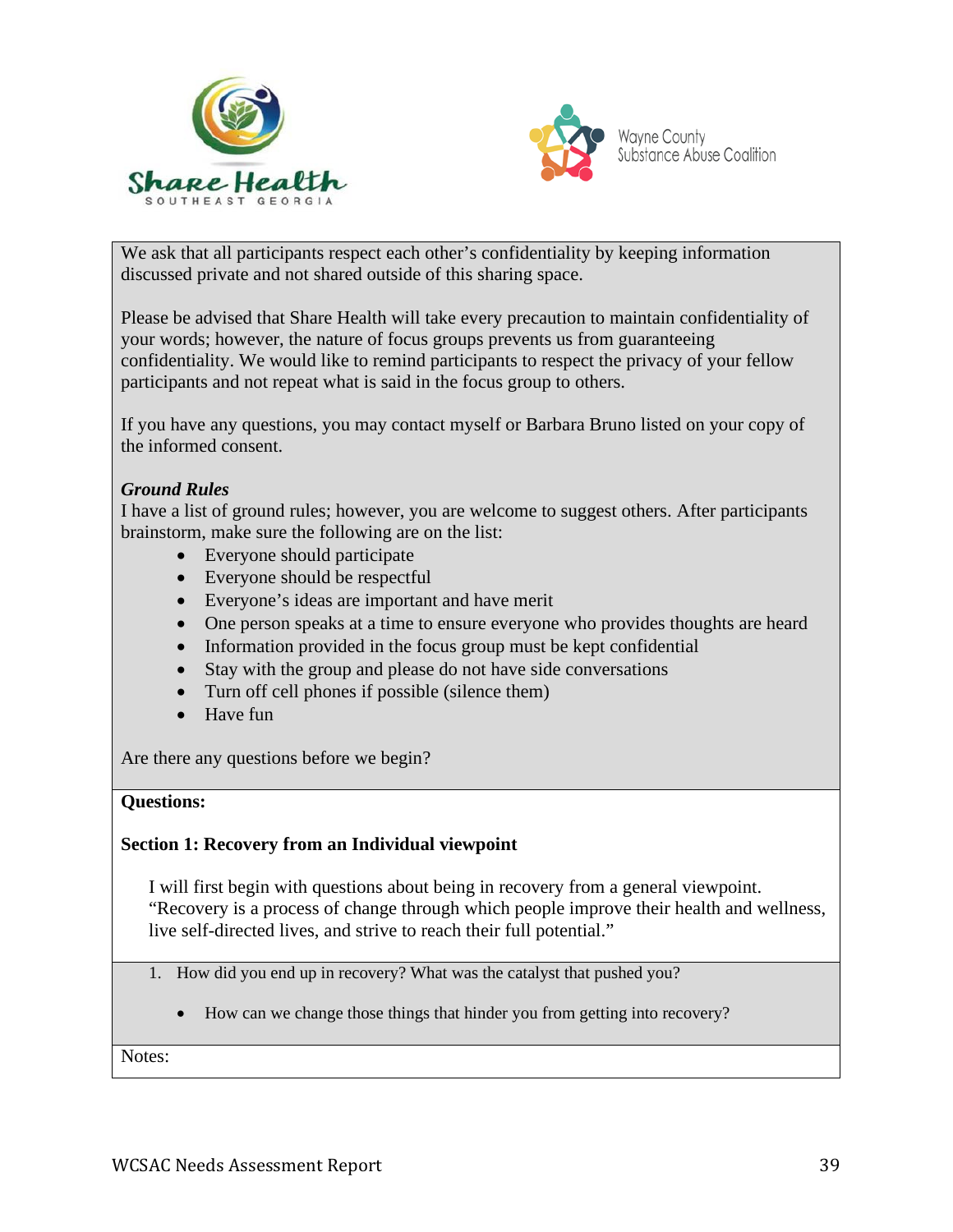



| What does seeking help look like for a person who is using?<br>2.              |
|--------------------------------------------------------------------------------|
| How might a person in public be able to identify this person?                  |
| Notes:                                                                         |
|                                                                                |
|                                                                                |
|                                                                                |
|                                                                                |
|                                                                                |
|                                                                                |
|                                                                                |
|                                                                                |
| What are some things or activities that help with your recovery?<br>3.         |
| Notes:                                                                         |
|                                                                                |
|                                                                                |
|                                                                                |
|                                                                                |
|                                                                                |
|                                                                                |
|                                                                                |
|                                                                                |
|                                                                                |
| What are some things or activities that makes your recovery challenging?<br>4. |
| How can we change these things that challenge your recovery process?           |
|                                                                                |
| Notes:                                                                         |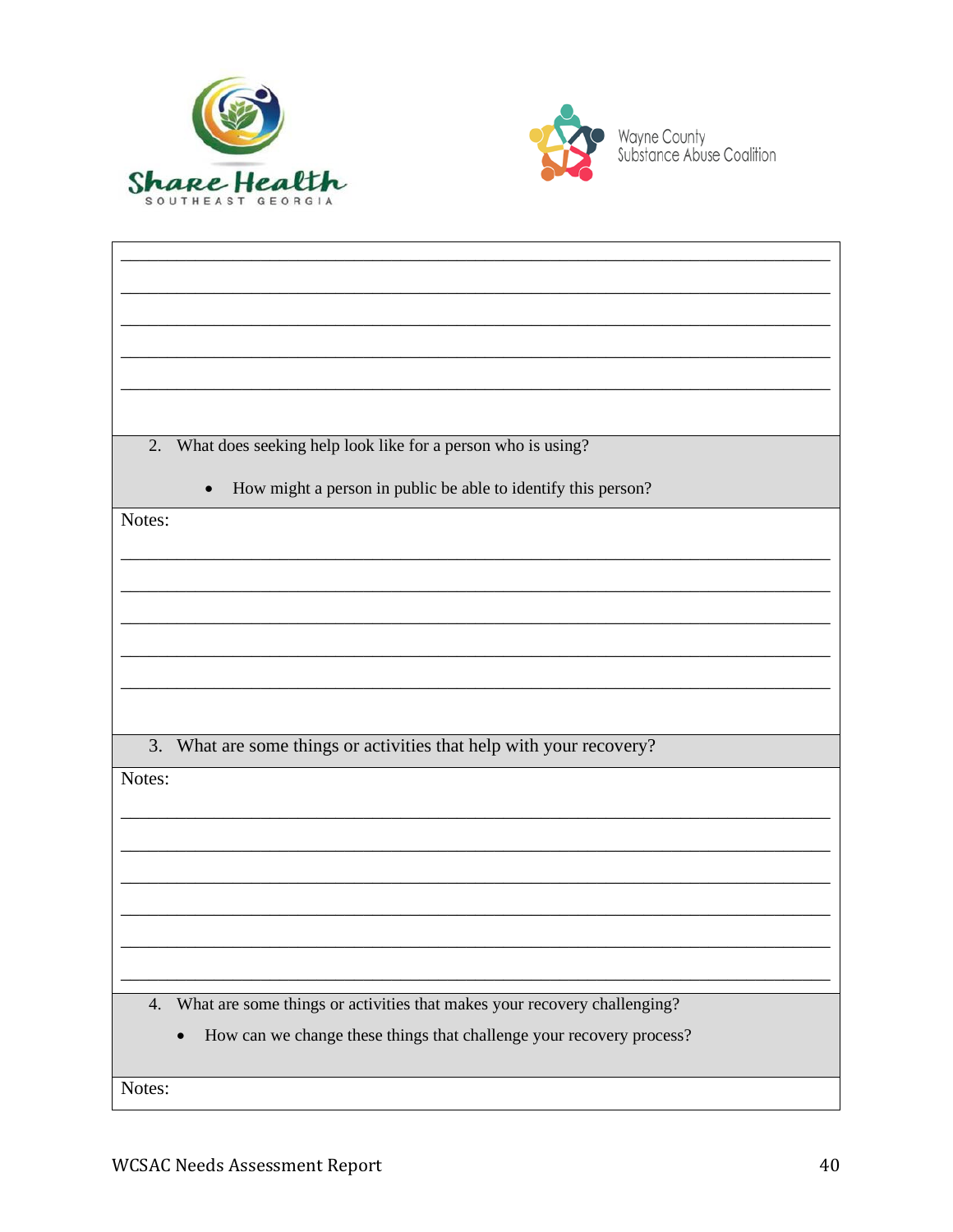



| <b>Section 2: Wayne County Community Environment</b>                                        |
|---------------------------------------------------------------------------------------------|
|                                                                                             |
| I will be asking you some questions about the environment in which you live, in             |
| particular about Wayne County. The environment consists of all aspects such as              |
| people, businesses, living communities/neighborhoods, jobs, activities in the               |
| community and the recovery community itself. "The process of recovery is supported          |
| through relationships and social networks. This often involves family members who           |
| become the champions of their loved one's recovery."                                        |
|                                                                                             |
| In answering these questions, think about how the environment affect your recovery.         |
| 5 <sub>1</sub><br>Is there a centralized meeting space for those in recovery?               |
| Does location and time matter for meetings?                                                 |
| Is privacy important when having a space to meet?                                           |
|                                                                                             |
| Notes:                                                                                      |
|                                                                                             |
|                                                                                             |
|                                                                                             |
|                                                                                             |
|                                                                                             |
|                                                                                             |
|                                                                                             |
|                                                                                             |
|                                                                                             |
|                                                                                             |
|                                                                                             |
|                                                                                             |
|                                                                                             |
| Do you think there is a sense of community in the recovery community in Wayne County?<br>6. |
| Why or why not?                                                                             |
|                                                                                             |
| What ideas do you have around creating this sense of community?                             |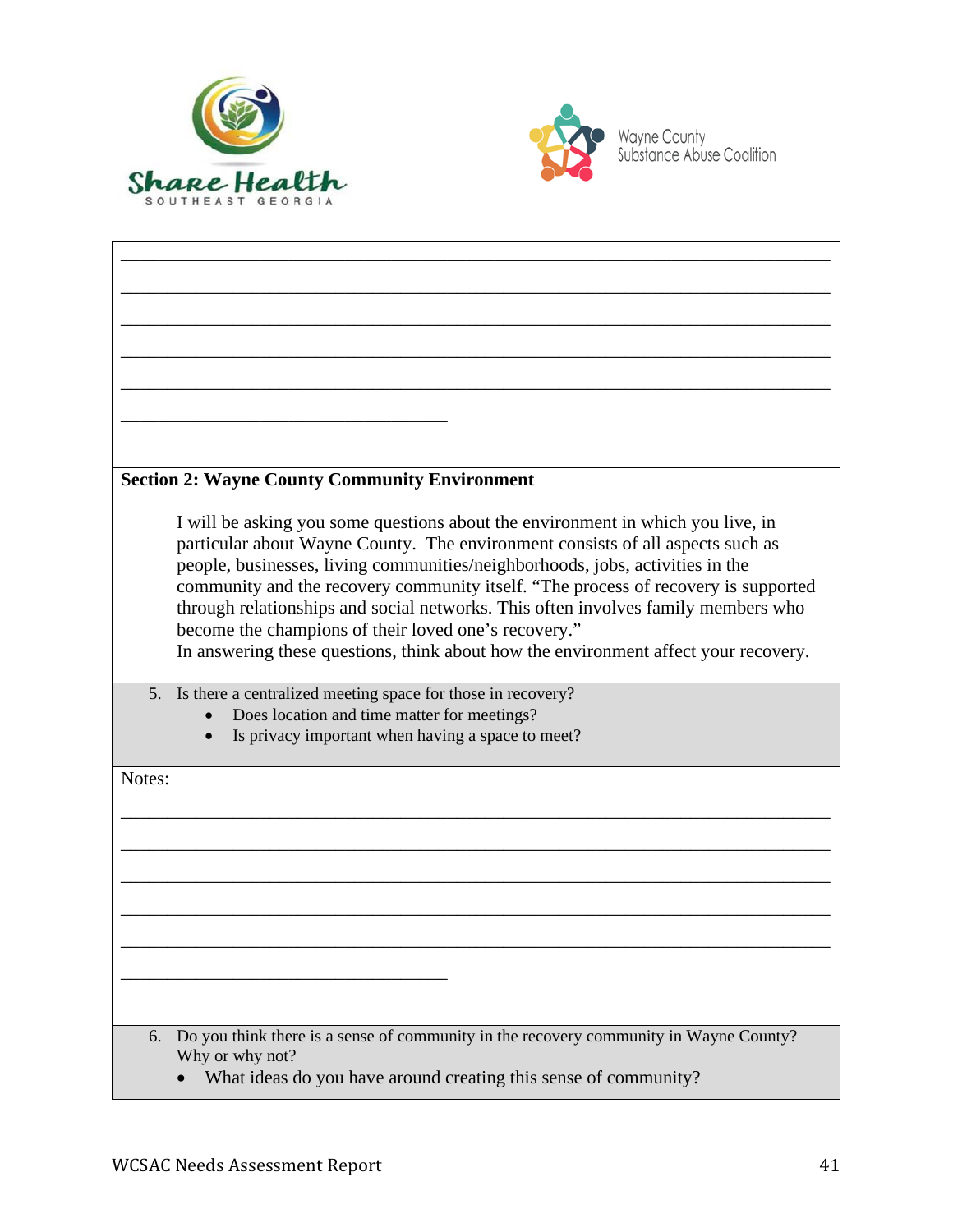



| Notes:                                                                                         |
|------------------------------------------------------------------------------------------------|
|                                                                                                |
|                                                                                                |
|                                                                                                |
|                                                                                                |
|                                                                                                |
|                                                                                                |
|                                                                                                |
|                                                                                                |
|                                                                                                |
|                                                                                                |
| Are there stigmas in the recovery community about taking different pathways to recovery?<br>7. |
| If so, how do you suggest these stigmas are addressed?<br>$\bullet$                            |
| Notes:                                                                                         |
|                                                                                                |
|                                                                                                |
|                                                                                                |
|                                                                                                |
|                                                                                                |
|                                                                                                |
|                                                                                                |
|                                                                                                |
|                                                                                                |
|                                                                                                |
| 8.<br>How important is sponsorship for you in your recovery?                                   |
| In what other ways should a person in recovery receive sponsorship?                            |
|                                                                                                |
| Notes:                                                                                         |
|                                                                                                |
|                                                                                                |
|                                                                                                |
|                                                                                                |
|                                                                                                |
|                                                                                                |
|                                                                                                |
|                                                                                                |
|                                                                                                |
|                                                                                                |
| What resources can we do to better serve you?<br>9.                                            |
| Notes:                                                                                         |
|                                                                                                |